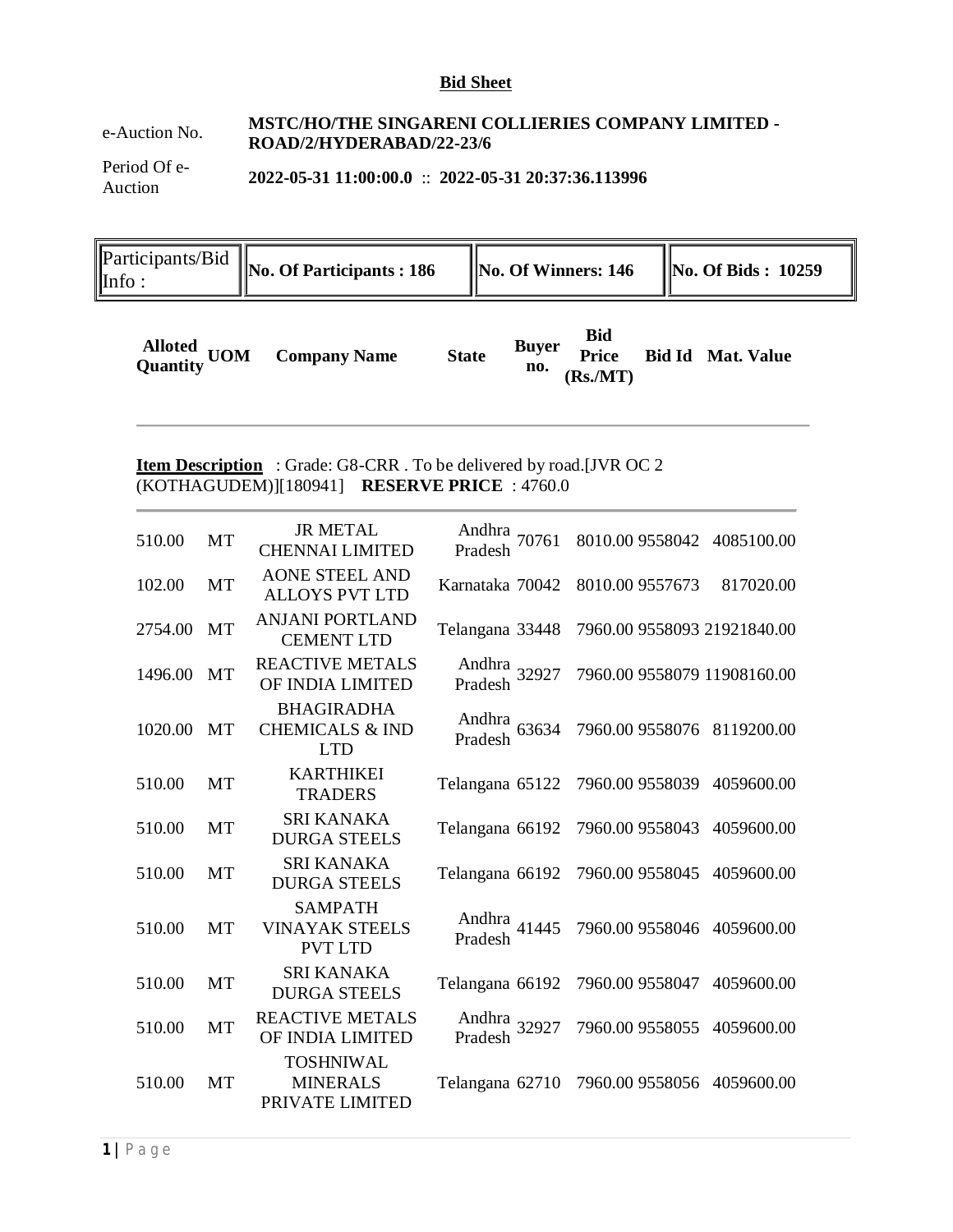| 510.00  | <b>MT</b> | <b>HARIOM PIPE</b><br><b>INDUSTRIES</b><br><b>LIMITED</b> | Andhra<br>Pradesh 71669 | 7960.00 9558061             | 4059600.00 |
|---------|-----------|-----------------------------------------------------------|-------------------------|-----------------------------|------------|
| 510.00  | MT        | <b>TOSHNIWAL</b><br><b>MINERALS</b><br>PRIVATE LIMITED    | Telangana 62710         | 7960.00 9558062 4059600.00  |            |
| 510.00  | <b>MT</b> | <b>HARIOM PIPE</b><br><b>INDUSTRIES</b><br><b>LIMITED</b> | Andhra<br>Pradesh 71669 | 7960.00 9558064 4059600.00  |            |
| 510.00  | MT        | <b>HARIOM PIPE</b><br><b>INDUSTRIES</b><br><b>LIMITED</b> | Andhra 71669<br>Pradesh | 7960.00 9558065             | 4059600.00 |
| 510.00  | <b>MT</b> | <b>HARIOM PIPE</b><br><b>INDUSTRIES</b><br><b>LIMITED</b> | Andhra<br>Pradesh 71669 | 7960.00 9558066             | 4059600.00 |
| 306.00  | MT        | Maheshwari<br>Enterprises                                 | Andhra 28281<br>Pradesh | 7960.00 9558102 2435760.00  |            |
| 255.00  | MT        | <b>KARTHIKEI</b><br><b>TRADERS</b>                        | Telangana 65122         | 7960.00 9558035             | 2029800.00 |
| 255.00  | MT        | <b>KARTHIKEI</b><br><b>TRADERS</b>                        | Telangana 65122         | 7960.00 9558037             | 2029800.00 |
| 238.00  | MT        | <b>ANJANI PORTLAND</b><br><b>CEMENT LTD</b>               | Telangana 33448         | 7960.00 9558097             | 1894480.00 |
| 6936.00 | MT        | Ram Shyam<br>Enterprises Pvt. Ltd.                        | Telangana 52182         | 7910.00 9558027 54863760.00 |            |
|         |           |                                                           |                         |                             |            |

**OFFERED QNTY FOR ABOVE COLLIERY = 20000.0 MT | BID QNTY = 1416202.0 MT | ALLOTED QNTY = 19992.0 MT | MAT. VALUE TOTAL :158820120.00 RS.**

**Item Description** : Grade: G13-CRR . To be delivered by road.[JVR OC 2 (KOTHAGUDEM)][180942] **RESERVE PRICE** : 2690.0

| 1020.00 | MT | M/S SRI<br><b>ANURADHA</b><br><b>ENTERPISES</b>              | Andhra<br>Pradesh 32860 | 3880.00 9551940 3957600.00                           |  |
|---------|----|--------------------------------------------------------------|-------------------------|------------------------------------------------------|--|
| 510.00  | MT | Vamsi Logistics                                              |                         | Andhra<br>54030 3880.009552805 1978800.00<br>Pradesh |  |
| 510.00  | MT | <b>JAI BAJRANGBALI</b><br><b>TRADE</b><br><b>ENTERPRISES</b> | Maharashtra 20903       | 3880.00 9552834 1978800.00                           |  |
| 510.00  | MТ | <b>JAI BAJRANGBALI</b><br>TRADE<br><b>ENTERPRISES</b>        | Maharashtra 20903       | 3880.00 9552983 1978800.00                           |  |
| 510.00  | MT | <b>GSR TRADERS</b>                                           | Andhra 69988<br>Pradesh | 3880.00 9553111 1978800.00                           |  |
| 510.00  | MT | <b>GARUDA COAL</b><br><b>AGENCY</b>                          | Andhra<br>63562         | 3880.00 9553134 1978800.00                           |  |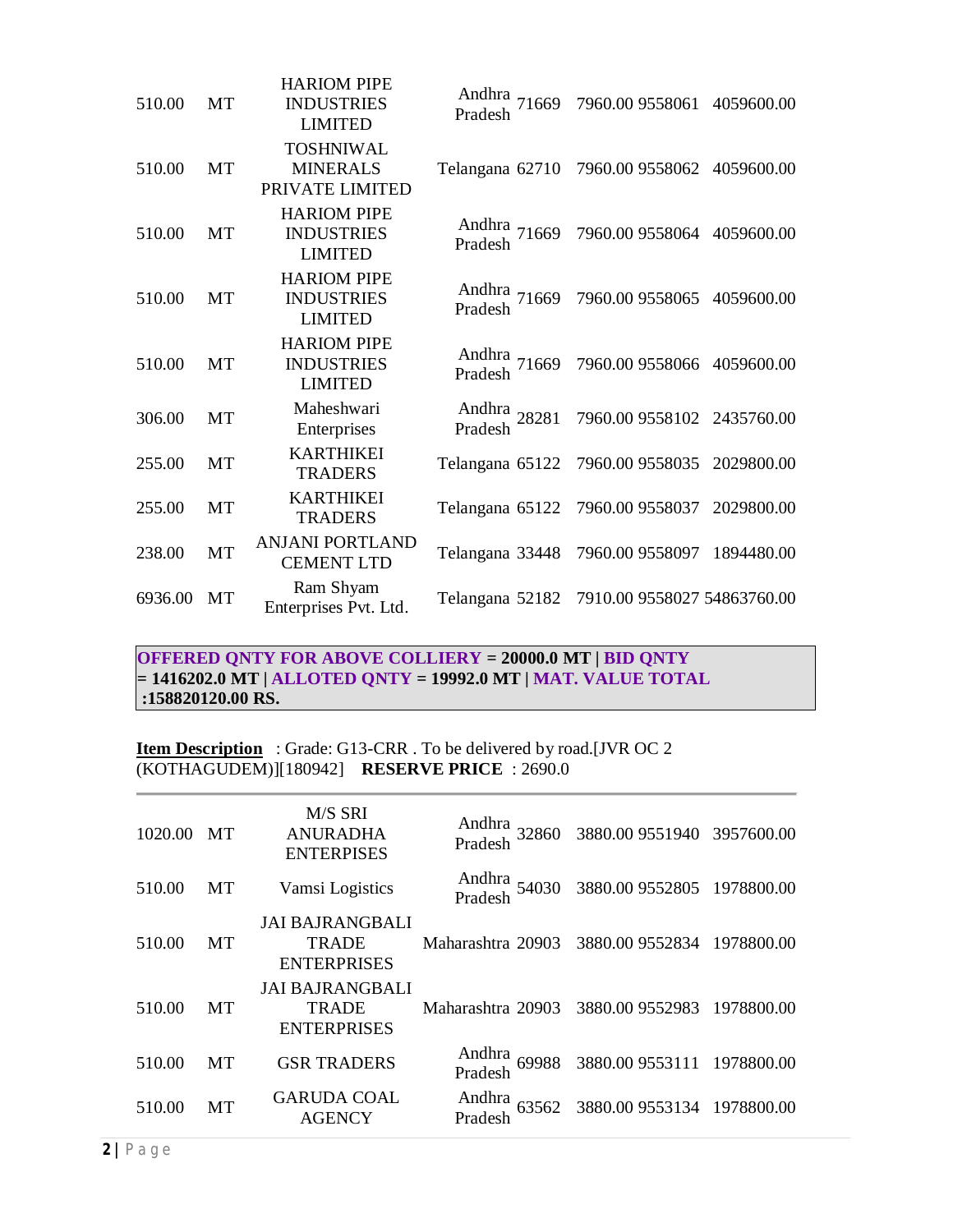| 510.00 | MT        | <b>TOSHNIWAL</b><br><b>MINERALS</b><br>PRIVATE LIMITED     | Telangana 62710            | 3880.00 9553158            | 1978800.00 |
|--------|-----------|------------------------------------------------------------|----------------------------|----------------------------|------------|
| 510.00 | MT        | <b>MAHALAKSHMI</b><br><b>TRADING</b><br><b>CORPORATION</b> | Telangana 62841            | 3880.00 9553279 1978800.00 |            |
| 408.00 | <b>MT</b> | Sri Shiva Sai<br>Enterprises                               | Andhra 64766<br>Pradesh    | 3880.00 9553081            | 1583040.00 |
| 255.00 | MT        | <b>SAI SOWMYA</b><br><b>ENTERPRISES</b>                    | Andhra<br>Pradesh 32602    | 3880.00 9552186            | 989400.00  |
| 255.00 | MT        | <b>SAI SOWMYA</b><br><b>ENTERPRISES</b>                    | Andhra 32602<br>Pradesh    | 3880.00 9552196            | 989400.00  |
| 255.00 | MT        | <b>SREEVARI</b><br><b>TRADERS</b>                          | Andhra 70046<br>Pradesh    | 3880.00 9552372            | 989400.00  |
| 255.00 | MT        | <b>KARTHIKEI</b><br><b>TRADERS</b>                         | Telangana 65122            | 3880.00 9552513            | 989400.00  |
| 255.00 | <b>MT</b> | Sri Anusha Enterprises                                     | Andhra 32593<br>Pradesh    | 3880.00 9552706            | 989400.00  |
| 255.00 | MT        | <b>DAKSHA</b><br><b>ENTERPRISES</b>                        | Andhra<br>Pradesh 53841    | 3880.00 9552783            | 989400.00  |
| 204.00 | MT        | <b>SAI SOWMYA</b><br><b>ENTERPRISES</b>                    | Andhra 32602<br>Pradesh    | 3880.00 9552204            | 791520.00  |
| 204.00 | <b>MT</b> | <b>SREE</b><br><b>VIGHNESHWARA</b><br><b>MINERALS</b>      | Andhra 69747<br>Pradesh    | 3880.00 9552222            | 791520.00  |
| 204.00 | MT        | <b>E.RUCKAMMA</b><br><b>COAL SUPPLIERS</b>                 | Andhra 33072<br>Pradesh    | 3880.00 9552365            | 791520.00  |
| 204.00 | MT        | <b>SREEVARI</b><br><b>TRADERS</b>                          | Andhra 70046<br>Pradesh    | 3880.00 9552662            | 791520.00  |
| 204.00 | MT        | <b>BALAJI COAL</b><br><b>CORPORATION</b>                   | Andhra 32966<br>Pradesh    | 3880.00 9552923            | 791520.00  |
| 204.00 | МT        | ccc enterprises                                            | Andhra<br>32885<br>Pradesh | 3880.00 9553025            | 791520.00  |
| 102.00 | <b>MT</b> | <b>SHREE</b><br><b>DHANALAXMI</b><br><b>ENTERPRISES</b>    | Andhra 53302<br>Pradesh    | 3880.00 9551966            | 395760.00  |
| 102.00 | MT        | <b>SHREE</b><br><b>DHANALAXMI</b><br><b>ENTERPRISES</b>    | Andhra 53302<br>Pradesh    | 3880.00 9551972            | 395760.00  |
| 102.00 | MT        | <b>SHREE</b><br><b>DHANALAXMI</b><br><b>ENTERPRISES</b>    | Andhra 53302<br>Pradesh    | 3880.00 9551983            | 395760.00  |
| 102.00 | MT        | <b>SHREE</b><br><b>DHANALAXMI</b><br><b>ENTERPRISES</b>    | Andhra 53302<br>Pradesh    | 3880.00 9551994            | 395760.00  |
| 102.00 | MT        | <b>SREE BALAJI</b><br><b>AGENCIES</b>                      | Andhra 43962<br>Pradesh    | 3880.00 9552136            | 395760.00  |
| 102.00 | MT        | <b>MAHALAKSHMI</b>                                         | Andhra 67099               | 3880.00 9552288            | 395760.00  |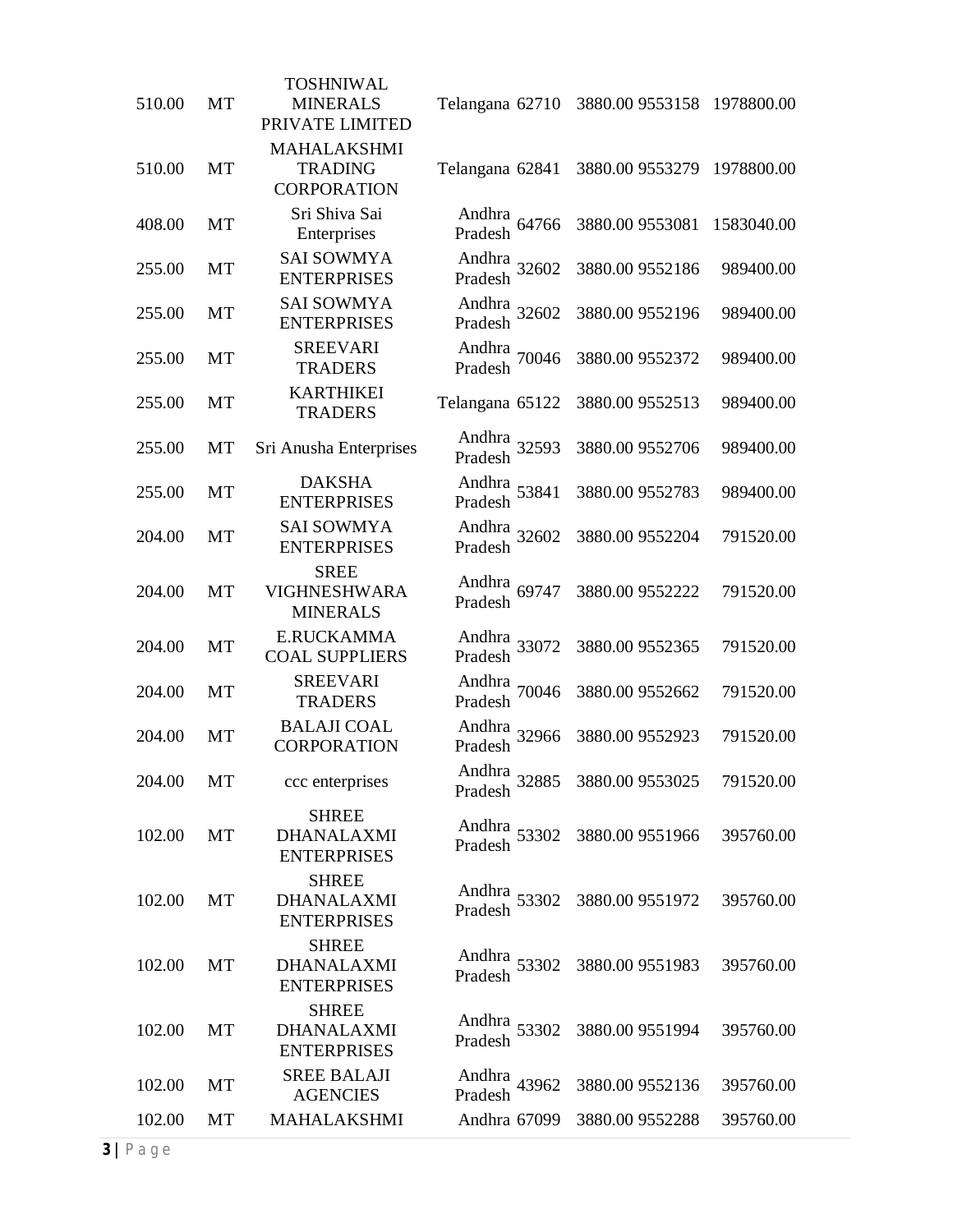|         |           | <b>COASTAL</b><br><b>COMMODITIES</b>                       | Pradesh                    |                 |            |
|---------|-----------|------------------------------------------------------------|----------------------------|-----------------|------------|
| 51.00   | <b>MT</b> | <b>GLOBAL SERVICES</b>                                     | Telangana 71934            | 3880.00 9551899 | 197880.00  |
| 51.00   | <b>MT</b> | <b>GLOBAL SERVICES</b>                                     | Telangana 71934            | 3880.00 9551906 | 197880.00  |
| 51.00   | MT        | <b>SREEVARI</b><br><b>TRADERS</b>                          | Andhra 70046<br>Pradesh    | 3880.00 9552497 | 197880.00  |
| 1819.00 | MT        | <b>SRI HARSHA</b><br><b>ENTERPRISES</b>                    | Andhra<br>64412<br>Pradesh | 3830.00 9551672 | 6966770.00 |
| 1649.00 | MT        | <b>ANJANI PORTLAND</b><br><b>CEMENT LTD</b>                | Telangana 33448            | 3830.00 9551277 | 6315670.00 |
| 1530.00 | MT        | <b>GAYATHRI</b><br><b>MINERALS</b>                         | Andhra<br>Pradesh 32597    | 3830.00 9551602 | 5859900.00 |
| 1020.00 | MT        | <b>MAHALAKSHMI</b><br><b>TRADING</b><br><b>CORPORATION</b> | Telangana 62841            | 3830.00 9550242 | 3906600.00 |
| 1020.00 | MT        | <b>GAYATHRI</b><br><b>MINERALS</b>                         | Andhra<br>Pradesh 32597    | 3830.00 9550467 | 3906600.00 |
| 1020.00 | <b>MT</b> | Crux Biotech India<br>Private Limited                      | Andhra<br>62886<br>Pradesh | 3830.00 9550681 | 3906600.00 |
| 816.00  | MT        | Mahalaxmi<br>Enterprises                                   | Andhra<br>48643<br>Pradesh | 3830.00 9550126 | 3125280.00 |
| 765.00  | <b>MT</b> | sivasankara coal<br>movers                                 | Andhra 42020<br>Pradesh    | 3830.00 9549994 | 2929950.00 |
| 510.00  | MT        | Vamsi Logistics                                            | Andhra 54030<br>Pradesh    | 3830.00 9549433 | 1953300.00 |
| 510.00  | MT        | Crux Biotech India<br>Private Limited                      | Andhra<br>62886<br>Pradesh | 3830.00 9549441 | 1953300.00 |
| 510.00  | MT        | Vamsi Logistics                                            | Andhra 54030<br>Pradesh    | 3830.00 9549470 | 1953300.00 |
| 306.00  | MT        | <b>DHANVI</b><br><b>ASSOCIATES</b>                         | Andhra 70748<br>Pradesh    | 3830.00 9549539 | 1171980.00 |

# **OFFERED QNTY FOR ABOVE COLLIERY = 20000.0 MT | BID QNTY = 616811.0 MT | ALLOTED QNTY = 19992.0 MT | MAT. VALUE TOTAL :76995210.00 RS.**

#### **Item Description** : Grade: G11-CRR . To be delivered by road.[KOYAGUDEM OC 2 (YELLANDU)][180943] **RESERVE PRICE** : 3630.0

| 2040.00 MT |           | Ram Shyam<br>Enterprises Pvt. Ltd.              | Telangana 52182 4030.00 9542282 8221200.00            |  |
|------------|-----------|-------------------------------------------------|-------------------------------------------------------|--|
| 1020.00    | МT        | Tirupathi enterprises                           | Telangana 71954 4030.00 9542073 4110600.00            |  |
| 1020.00    | MT        | <b>GAYATHRI</b><br><b>MINERALS</b>              | Andhra<br>32597 4030.00 9542195 4110600.00<br>Pradesh |  |
| 1020.00    | MT        | M/S SRI<br><b>ANURADHA</b><br><b>ENTERPISES</b> | Andhra 32860 4030.00 9542217 4110600.00<br>Pradesh    |  |
| 1020.00    | <b>MT</b> | M/S SRI                                         | Andhra 32860 4030.00 9542231 4110600.00               |  |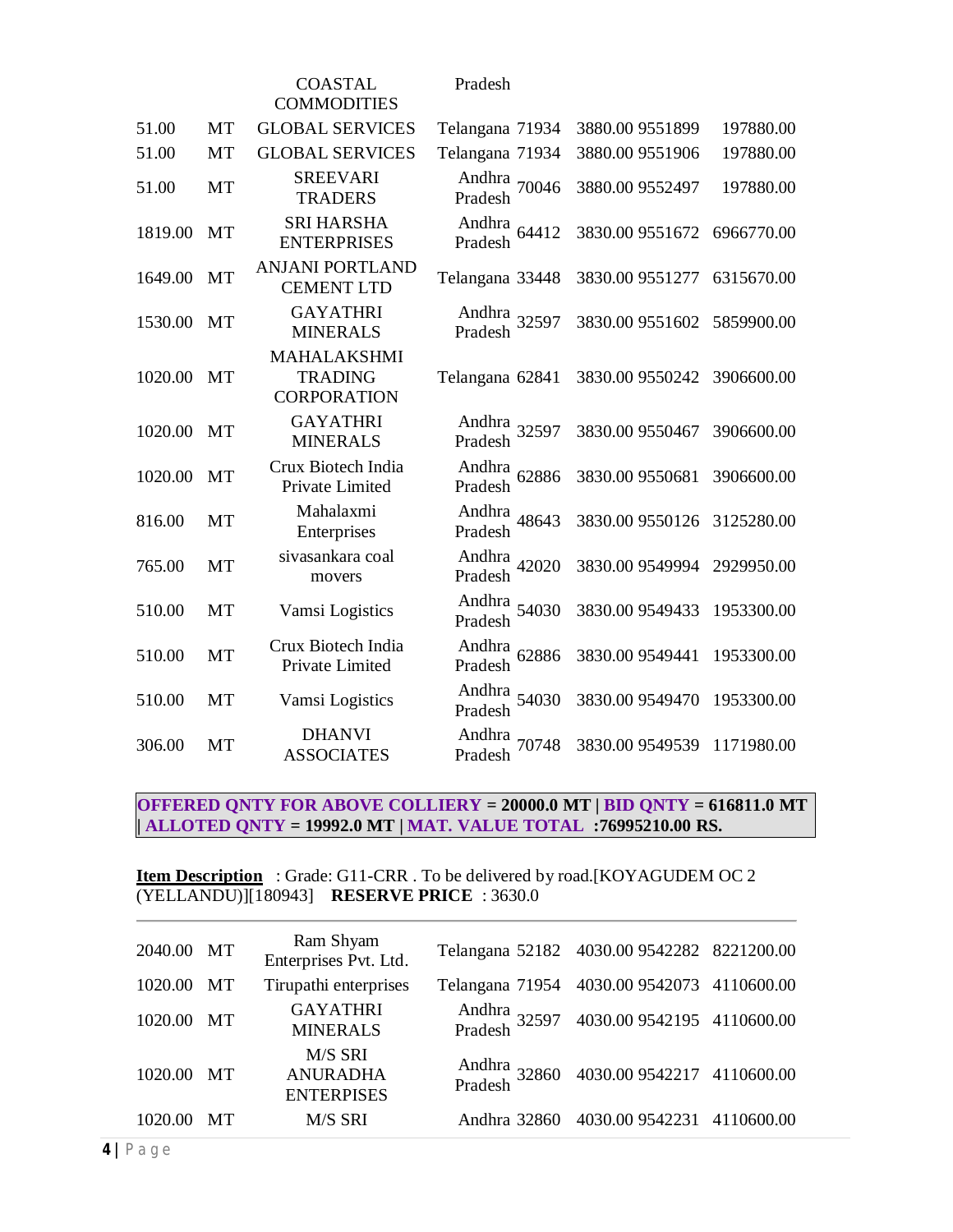#### ANURADHA ENTERPISES

Pradesh

| 1020.00 | MT        | VijayaDurga Traders                                        | Andhra 40803<br>Pradesh            | 4030.00 9542285 | 4110600.00 |
|---------|-----------|------------------------------------------------------------|------------------------------------|-----------------|------------|
| 1003.00 | MT        | Chandra Coal Pvt. Ltd. Maharashtra                         | 8251                               | 4030.00 9541679 | 4042090.00 |
| 765.00  | MT        | sivasankara coal<br>movers                                 | Andhra 42020<br>Pradesh            | 4030.00 9542065 | 3082950.00 |
| 714.00  | MT        | New Hyderabad<br><b>Charcoal Depot</b>                     | Arunachal $33140$<br>Pradesh       | 4030.00 9541576 | 2877420.00 |
| 612.00  | MT        | <b>SRI HARSHA</b><br><b>ENTERPRISES</b>                    | Andhra 64412<br>Pradesh            | 4030.00 9542014 | 2466360.00 |
| 510.00  | MT        | Crux Biotech India<br>Private Limited                      | Andhra 62886<br>Pradesh            | 4030.00 9541715 | 2055300.00 |
| 510.00  | MT        | <b>SRI VENKATA</b><br><b>LAKSHMI</b><br><b>ENTERPRISES</b> | Andhra<br>Pradesh 42811            | 4030.00 9541740 | 2055300.00 |
| 510.00  | <b>MT</b> | <b>SREEVARI</b><br><b>TRADERS</b>                          | Andhra 70046<br>Pradesh            | 4030.00 9541971 | 2055300.00 |
| 510.00  | MT        | <b>SRIACHAMAMBA</b><br><b>TRADERS</b>                      | Andhra<br>Pradesh 64449            | 4030.00 9542191 | 2055300.00 |
| 510.00  | MT        | <b>DURGA</b><br><b>ENTERPRISES</b>                         | Andhra 70057<br>Pradesh            | 4030.00 9542229 | 2055300.00 |
| 476.00  | MT        | <b>Bhatia Trade</b><br>Corporation                         | Andhra<br>Pradesh <sup>27310</sup> | 4030.00 9542232 | 1918280.00 |
| 306.00  | MT        | Kusum Trading Co.                                          | Maharashtra 21825                  | 4030.00 9541355 | 1233180.00 |
| 306.00  | MT        | ajay enterprises                                           | Andhra<br>Pradesh 53830            | 4030.00 9541549 | 1233180.00 |
| 306.00  | MT        | <b>ANKIT</b><br><b>ASSOCIATES</b>                          | Telangana 71357                    | 4030.00 9541939 | 1233180.00 |
| 255.00  | MT        | SriSaiTejaEnterprises                                      | Andhra<br>64003<br>Pradesh         | 4030.00 9541689 | 1027650.00 |
| 255.00  | МT        | SriSaiTejaEnterprises                                      | Andhra<br>64003<br>Pradesh         | 4030.00 9541991 | 1027650.00 |
| 204.00  | <b>MT</b> | Kusum Trading Co.                                          | Maharashtra 21825                  | 4030.00 9541389 | 822120.00  |
| 204.00  | MT        | ccc enterprises                                            | Andhra 32885<br>Pradesh            | 4030.00 9541593 | 822120.00  |
| 204.00  | MT        | ROHITHA COAL<br><b>TRADERS</b>                             | Telangana 69993                    | 4030.00 9541660 | 822120.00  |
| 204.00  | MT        | <b>GOPAL</b><br><b>ENTERPRISES</b>                         | Andhra 54601<br>Pradesh            | 4030.00 9541922 | 822120.00  |
| 204.00  | MT        | Laxminarayan<br>Enterprises                                | Maharashtra 12266                  | 4030.00 9541944 | 822120.00  |
| 204.00  | MT        | <b>SRI SAI MANVITH</b><br><b>TRADERS</b>                   | Andhra 70343<br>Pradesh            | 4030.00 9542801 | 822120.00  |
| 102.00  | МT        | <b>NARAHARI</b><br><b>ENTERPRISES</b>                      | Telangana 69887                    | 4030.00 9541711 | 411060.00  |
| 102.00  | MT        | <b>SREE BALAJI</b>                                         | Andhra 43962                       | 4030.00 9541897 | 411060.00  |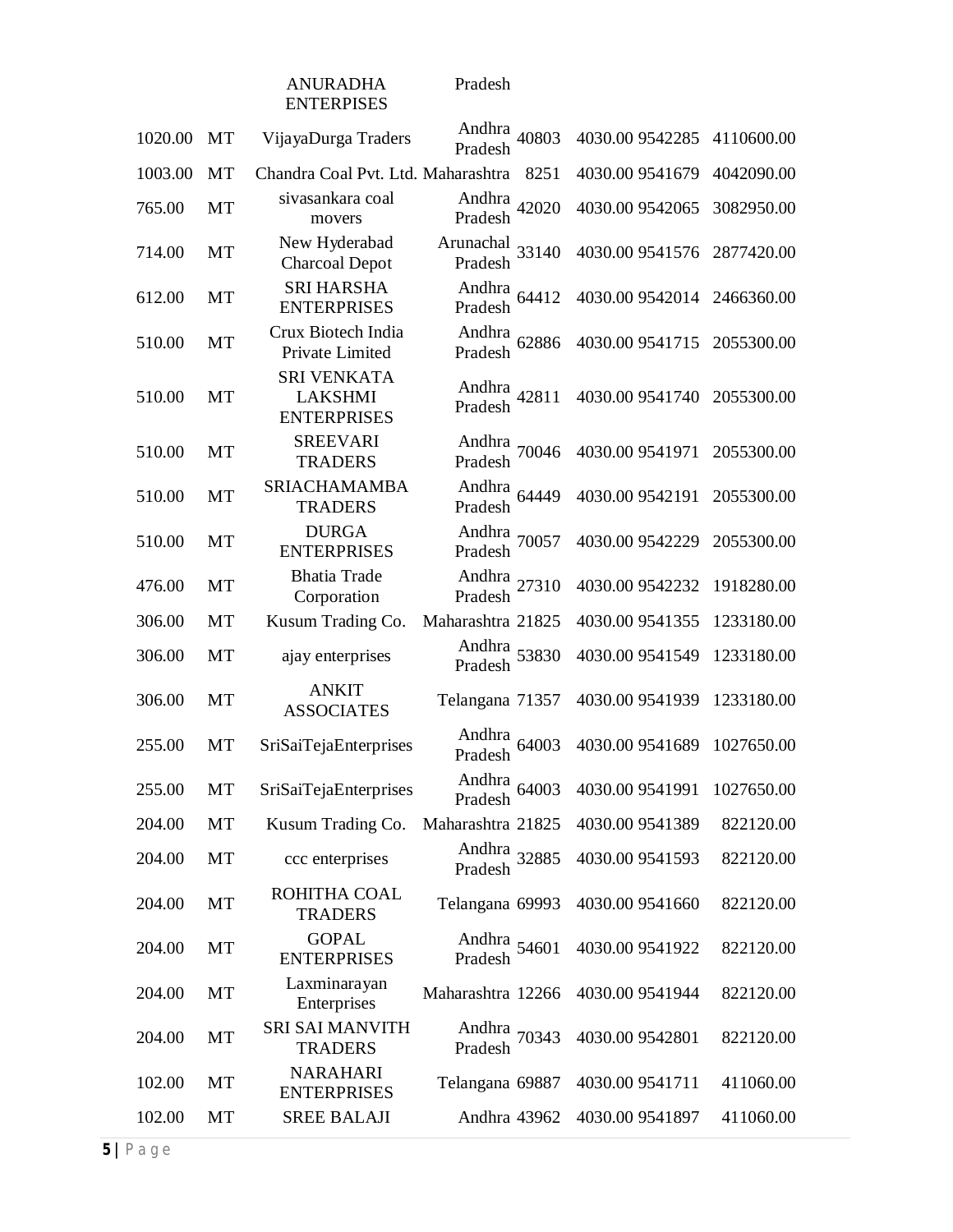|         |           | <b>AGENCIES</b>                                        | Pradesh                         |                                                        |           |
|---------|-----------|--------------------------------------------------------|---------------------------------|--------------------------------------------------------|-----------|
| 102.00  | MT        | <b>DHANALAKSHMI</b><br><b>ENTERPRISES</b>              | Telangana 63560 4030.00 9541945 |                                                        | 411060.00 |
| 102.00  | МT        | <b>YASHASVI</b><br><b>ENTERPRISES</b>                  |                                 | Andhra<br>56117 4030.009542061<br>Pradesh              | 411060.00 |
| 102.00  | MT        | <b>NARAHARI</b><br><b>ENTERPRISES</b>                  | Telangana 69887 4030.00 9542544 |                                                        | 411060.00 |
| 102.00  | <b>MT</b> | <b>SLTENTERPRISES</b>                                  |                                 | Andhra<br>Pradesh 64398 4030.00 9542855                | 411060.00 |
| 3468.00 | <b>MT</b> | M/S BHAVYA<br><b>CEMENTS PRIVATE</b><br><b>LIMITED</b> |                                 | Andhra<br>40391 3980.00 9541240 13802640.00<br>Pradesh |           |

# **OFFERED QNTY FOR ABOVE COLLIERY = 20000.0 MT | BID QNTY = 182580.0 MT | ALLOTED QNTY = 19992.0 MT | MAT. VALUE TOTAL :80394360.00 RS.**

**Item Description** : Grade: G11-CRR . To be delivered by road.[RG OC3 EXTN PHASE-II (RAMAGUNDAM-II)][180944] **RESERVE PRICE** : 3630.0

| 510.00 | MT        | <b>JAI BAJRANGBALI</b><br><b>TRADE</b><br><b>ENTERPRISES</b> | Maharashtra 20903          | 5220.00 9556119 2662200.00 |            |
|--------|-----------|--------------------------------------------------------------|----------------------------|----------------------------|------------|
| 510.00 | <b>MT</b> | Vamsi Logistics                                              | Andhra 54030<br>Pradesh    | 5220.00 9556165 2662200.00 |            |
| 510.00 | <b>MT</b> | <b>M/S PRIYA</b><br><b>ENTERPRISES</b>                       | Maharashtra 22922          | 5220.00 9556181            | 2662200.00 |
| 408.00 | <b>MT</b> | <b>MADHURI</b><br><b>TRADERS</b>                             | Maharashtra 30404          | 5220.00 9556035            | 2129760.00 |
| 408.00 | MT        | Mahalaxmi<br>Enterprises                                     | Andhra 48643<br>Pradesh    | 5220.00 9556085            | 2129760.00 |
| 306.00 | MT        | Kusum Trading Co.                                            | Maharashtra 21825          | 5220.00 9555968            | 1597320.00 |
| 255.00 | <b>MT</b> | <b>EXEL RUBBER LTD</b>                                       | Andhra<br>41916<br>Pradesh | 5220.00 9556017            | 1331100.00 |
| 204.00 | MT        | <b>BALAJI COAL</b><br><b>CORPORATION</b>                     | Andhra 32966<br>Pradesh    | 5220.00 9556242            | 1064880.00 |
| 136.00 | <b>MT</b> | srivishnu traders                                            | Andhra 48338<br>Pradesh    | 5220.00 9555990            | 709920.00  |
| 102.00 | <b>MT</b> | ace tyres limited                                            | Andhra 32678<br>Pradesh    | 5220.00 9555988            | 532440.00  |
| 102.00 | MT        | ace tyres limited                                            | Andhra 32678<br>Pradesh    | 5220.00 9555997            | 532440.00  |
| 102.00 | MT        | <b>NARAHARI</b><br><b>ENTERPRISES</b>                        | Telangana 69887            | 5220.00 9556016            | 532440.00  |
| 102.00 | <b>MT</b> | <b>NARAHARI</b><br><b>ENTERPRISES</b>                        | Telangana 69887            | 5220.00 9556025            | 532440.00  |
| 102.00 | <b>MT</b> | Nagarjuna Enterprises                                        | Andhra<br>47089<br>Pradesh | 5220.00 9556045            | 532440.00  |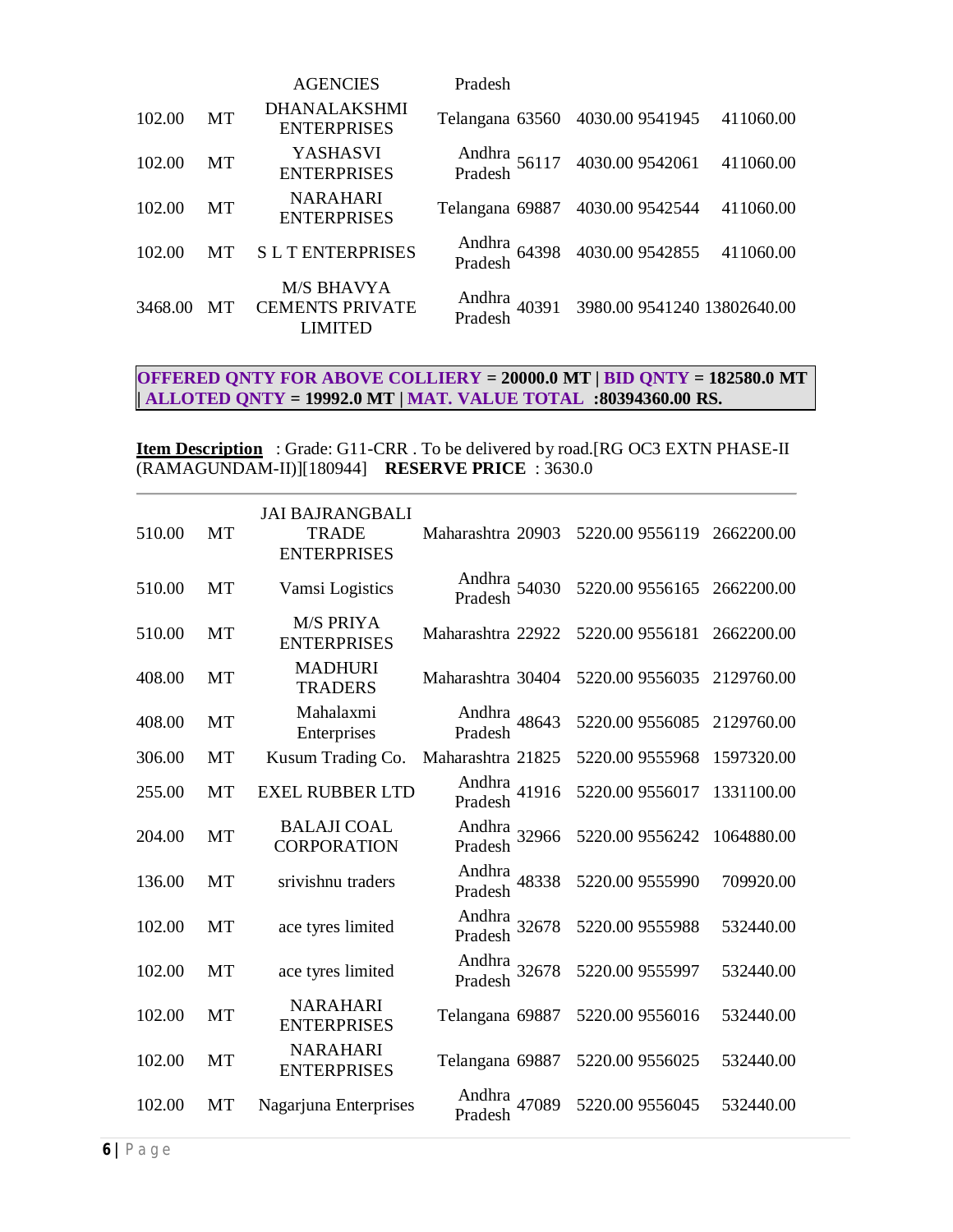| 102.00  | MT | <b>SRI VENKATA</b><br><b>LAKSHMI</b><br><b>ENTERPRISES</b> | Andhra<br>Pradesh 42811 |       | 5220.00 9556205 | 532440.00                   |
|---------|----|------------------------------------------------------------|-------------------------|-------|-----------------|-----------------------------|
| 102.00  | MT | Maheshwari<br>Enterprises                                  | Andhra<br>Pradesh 28281 |       | 5220.00 9556355 | 532440.00                   |
| 102.00  | MT | <b>EXEL RUBBER LTD</b>                                     | Andhra 41916<br>Pradesh |       | 5220.00 9556430 | 532440.00                   |
| 51.00   | MT | ace tyres limited                                          | Andhra 32678<br>Pradesh |       | 5220.00 9556179 | 266220.00                   |
| 51.00   | MT | ace tyres limited                                          | Andhra 32678<br>Pradesh |       | 5220.00 9556360 | 266220.00                   |
| 51.00   | MT | <b>EXEL RUBBER LTD</b>                                     | Andhra 41916<br>Pradesh |       | 5220.00 9556384 | 266220.00                   |
| 2040.00 | MT | <b>MURLI</b><br><b>INDUSTRIES</b><br><b>LIMITED</b>        | Maharashtra 69944       |       |                 | 5190.00 9555671 10587600.00 |
| 2040.00 | MT | Ram Shyam<br>Enterprises Pvt. Ltd.                         | Telangana 52182         |       |                 | 5190.00 9555941 10587600.00 |
| 306.00  | MT | <b>ANKITH TRADERS</b>                                      | Telangana 70124         |       | 5190.00 9555831 | 1588140.00                  |
| 255.00  | MT | <b>SALASAR</b><br><b>TRADING</b><br><b>COMPANY</b>         | Andhra<br>Pradesh 42802 |       | 5190.00 9555755 | 1323450.00                  |
| 102.00  | MT | Anitha Enterprises                                         | Telangana 69790         |       | 5190.00 9555705 | 529380.00                   |
| 102.00  | MT | <b>SLTENTERPRISES</b>                                      | Andhra<br>Pradesh       | 64398 | 5190.00 9555762 | 529380.00                   |
| 102.00  | MT | <b>E.RUCKAMMA</b><br><b>COAL SUPPLIERS</b>                 | Andhra 33072<br>Pradesh |       | 5190.00 9555770 | 529380.00                   |
| 102.00  | MT | <b>SLTENTERPRISES</b>                                      | Andhra<br>Pradesh       | 64398 | 5190.00 9555776 | 529380.00                   |
| 5100.00 | MT | Ambuja Cements Ltd. Maharashtra 14459                      |                         |       |                 | 5170.00 9553891 26367000.00 |
| 1700.00 | MT | <b>ACC LIMITED</b>                                         | Maharashtra 32487       |       | 5170.00 9554447 | 8789000.00                  |
| 1530.00 | MT | Mittal Energies of<br>India                                | Maharashtra 8997        |       |                 | 5170.00 9555568 7910100.00  |
| 1020.00 | MT | <b>GAYATHRI</b><br><b>MINERALS</b>                         | Andhra 32597<br>Pradesh |       |                 | 5170.00 9555255 5273400.00  |
| 510.00  | МT | Maheshwari<br>Enterprises                                  | Andhra 28281<br>Pradesh |       |                 | 5170.00 9554899 2636700.00  |
| 510.00  | MT | <b>ARADHYA</b><br><b>TRADERS</b>                           | Maharashtra 64038       |       |                 | 5170.00 9554915 2636700.00  |
| 357.00  | MT | <b>TOSHNIWAL</b><br><b>MINERALS</b><br>PRIVATE LIMITED     | Telangana 62710         |       |                 | 5170.00 9555055 1845690.00  |

**OFFERED QNTY FOR ABOVE COLLIERY = 20000.0 MT | BID QNTY = 655044.0 MT | ALLOTED QNTY = 19992.0 MT | MAT. VALUE TOTAL :103670420.00 RS.**

**Item Description** : Grade: G10-RND . To be delivered by road.[KTK-1A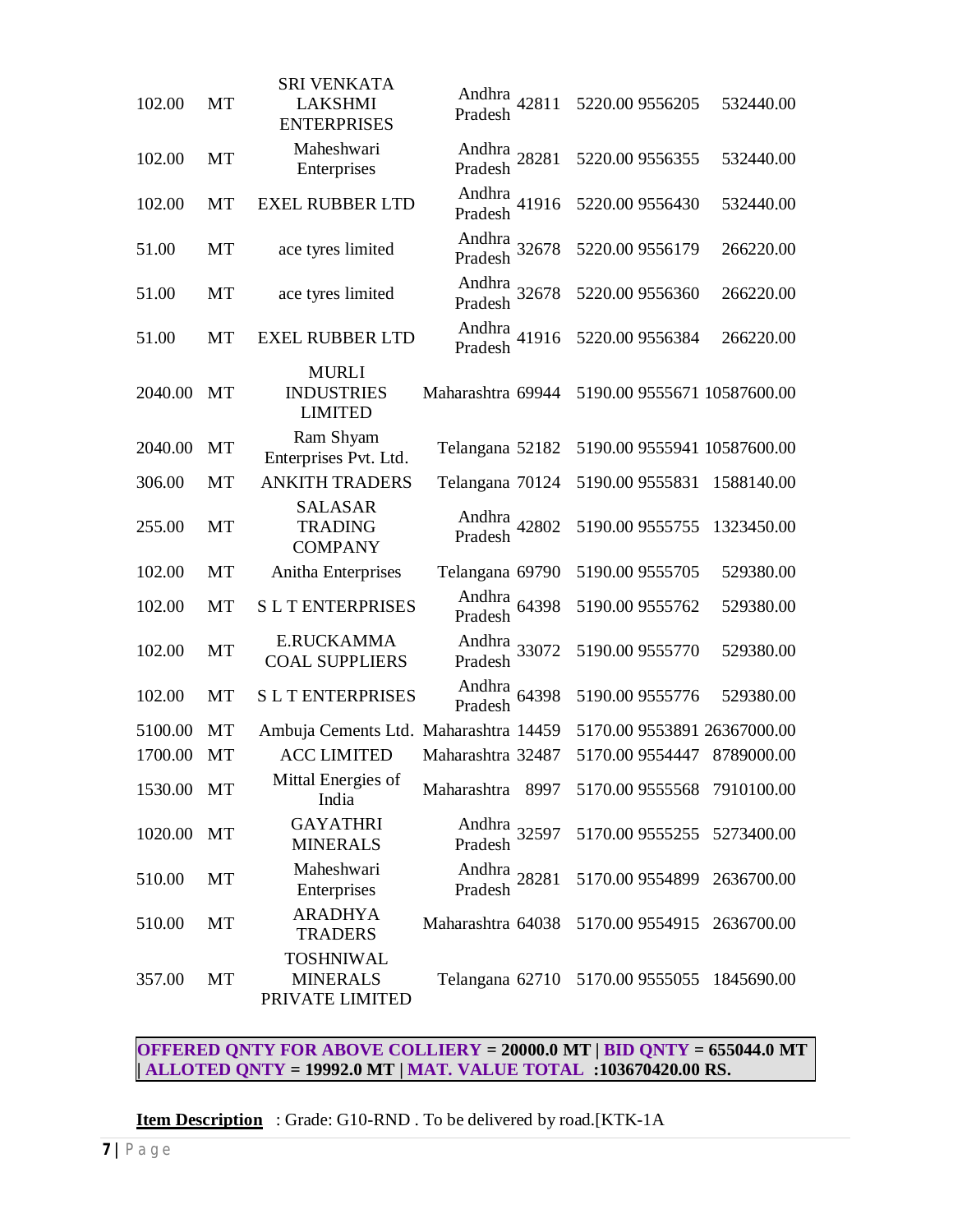# (BHOOPALPALLY)][180945] **RESERVE PRICE** : 4440.0

| 408.00 | MT        | <b>SRI VENKATA</b><br><b>LAKSHMI</b><br><b>ENTERPRISES</b> | Andhra 42811<br>Pradesh | 5490.00 9547035 2239920.00      |            |
|--------|-----------|------------------------------------------------------------|-------------------------|---------------------------------|------------|
| 306.00 | <b>MT</b> | <b>SALASAR</b><br><b>TRADING</b><br><b>COMPANY</b>         | Andhra<br>Pradesh 42802 | 5490.00 9546789                 | 1679940.00 |
| 306.00 | MT        | <b>PROGRESSIVE</b><br><b>TRADERS</b>                       | Andhra<br>Pradesh 45491 | 5490.00 9546939                 | 1679940.00 |
| 306.00 | MT        | <b>SRI HARSHA</b><br><b>ENTERPRISES</b>                    | Andhra 64412<br>Pradesh | 5490.00 9546986                 | 1679940.00 |
| 255.00 | MT        | ace tyres limited                                          | Andhra 32678<br>Pradesh | 5490.00 9546691                 | 1399950.00 |
| 255.00 | MT        | <b>EXEL RUBBER LTD</b>                                     | Andhra<br>Pradesh 41916 | 5490.00 9547042                 | 1399950.00 |
| 204.00 | MT        | <b>SRI</b><br>VENKATESHWARA<br><b>ENTERPRISES</b>          | Telangana 71344         | 5490.00 9546579                 | 1119960.00 |
| 204.00 | MT        | ccc enterprises                                            | Andhra<br>Pradesh 32885 | 5490.00 9546623                 | 1119960.00 |
| 204.00 | MT        | <b>SALASAR</b><br><b>TRADING</b><br><b>COMPANY</b>         | Andhra<br>Pradesh 42802 | 5490.00 9546766                 | 1119960.00 |
| 170.00 | MT        | srivengamambatraders                                       | Andhra<br>Pradesh 63464 | 5490.00 9546453                 | 933300.00  |
| 170.00 | MT        | <b>PRIYANKA</b><br>REFINERIES (P) Ltd                      | Andhra<br>Pradesh 33786 | 5490.00 9546473                 | 933300.00  |
| 170.00 | MT        | <b>VAMCOM</b>                                              | Andhra<br>Pradesh 68509 | 5490.00 9546501                 | 933300.00  |
| 153.00 | MT        | <b>SRI LAXMI</b><br><b>GANESH</b><br><b>ENTERPRISES</b>    | Telangana 71930         | 5490.00 9546423                 | 839970.00  |
| 102.00 | MT        | Pawan Traders                                              | Maharashtra 21248       | 5490.00 9546288                 | 559980.00  |
| 102.00 | MT        | <b>SRI</b><br>VENKATESHWARA<br><b>COAL TRADERS</b>         | Telangana 69452         | 5490.00 9546316                 | 559980.00  |
| 102.00 | MT        | srivengamambatraders                                       | Andhra 63464<br>Pradesh | 5490.00 9546393                 | 559980.00  |
| 102.00 | MT        | <b>SRI</b><br>VENKATESHWARA<br><b>COAL TRADERS</b>         |                         | Telangana 69452 5490.00 9546462 | 559980.00  |
| 102.00 | MT        | <b>SHREE</b><br><b>DHANALAXMI</b><br><b>ENTERPRISES</b>    | Andhra 53302<br>Pradesh | 5490.00 9546534                 | 559980.00  |
| 102.00 | MT        | <b>SHREE</b><br><b>DHANALAXMI</b><br><b>ENTERPRISES</b>    | Andhra 53302<br>Pradesh | 5490.00 9546555                 | 559980.00  |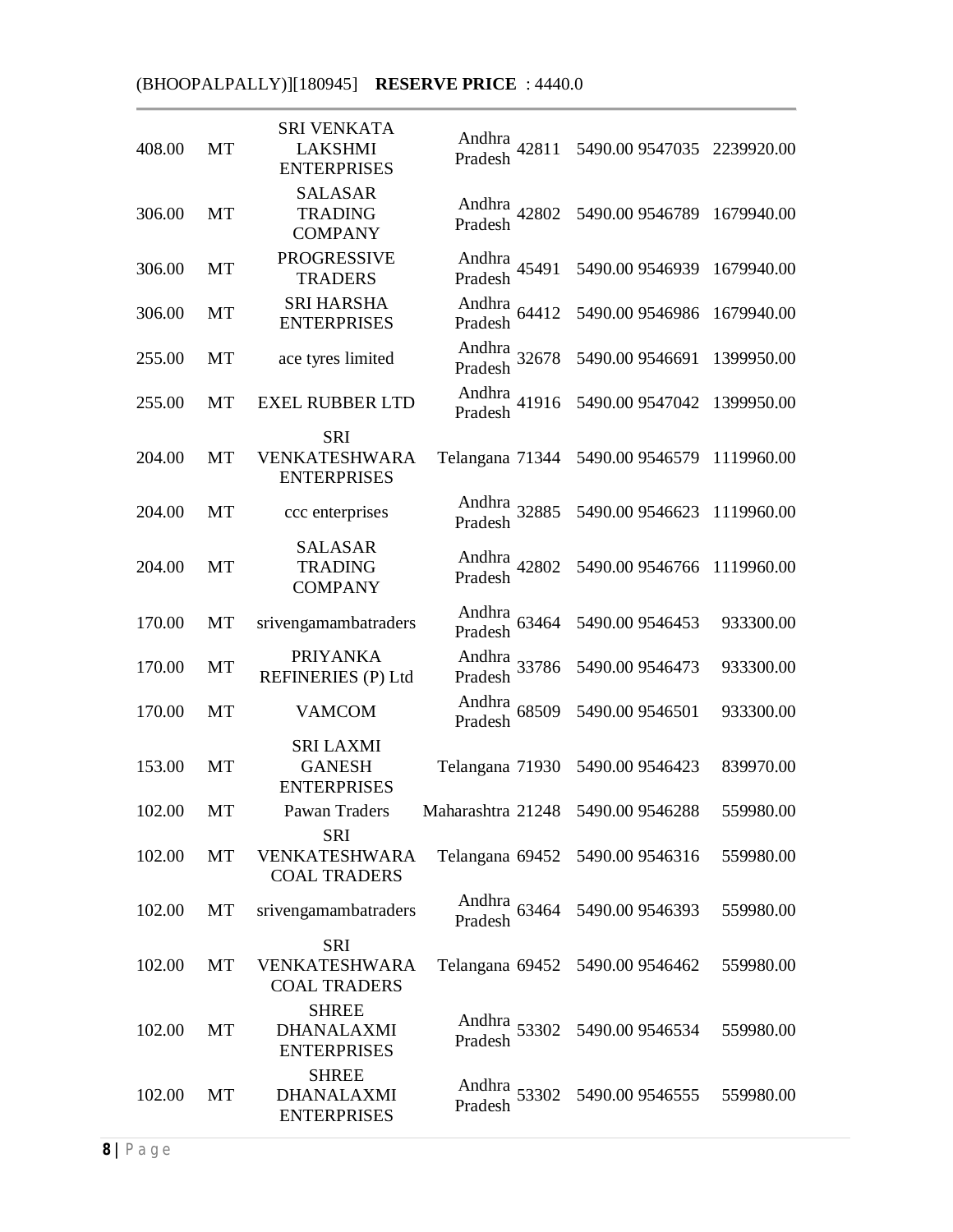| 102.00 | MT        | <b>SHREE</b><br><b>DHANALAXMI</b><br><b>ENTERPRISES</b> |                                 | Andhra<br>53302 5490.009546573<br>Pradesh | 559980.00  |
|--------|-----------|---------------------------------------------------------|---------------------------------|-------------------------------------------|------------|
| 102.00 | MT        | <b>DHANVI</b><br><b>ASSOCIATES</b>                      |                                 | Andhra<br>70748 5490.009546876<br>Pradesh | 559980.00  |
| 102.00 | <b>MT</b> | Shree Manikanta<br>Minerals                             |                                 | Andhra<br>53270 5490.009547259<br>Pradesh | 559980.00  |
| 102.00 | <b>MT</b> | <b>BALAJI COAL</b><br><b>CORPORATION</b>                |                                 | Andhra 32966 5490.00 9547581<br>Pradesh   | 559980.00  |
| 85.00  | MT        | <b>VAMCOM</b>                                           |                                 | Andhra<br>Pradesh 68509 5490.00 9546475   | 466650.00  |
| 68.00  | MT        | <b>HEDA ENERGY</b>                                      | Telangana 63924 5490.00 9546419 |                                           | 373320.00  |
| 714.00 | MT        | Mittal Energies of<br>India                             | 8997<br>Maharashtra             | 5440.00 9546238                           | 3884160.00 |

## **OFFERED QNTY FOR ABOVE COLLIERY = 5000.0 MT | BID QNTY = 118830.0 MT | ALLOTED QNTY = 4998.0 MT | MAT. VALUE TOTAL :27403320.00 RS.**

**Item Description** : Grade: G11-RND. To be delivered by road.[KTK-5A (BHOOPALPALLY)][180946] **RESERVE PRICE** : 3800.0

| 204.00  | МT        | jaihanumanenterprises                                  | Andhra 33296<br>Pradesh       | 3820.00 9527750 | 779280.00  |
|---------|-----------|--------------------------------------------------------|-------------------------------|-----------------|------------|
| 153.00  | <b>MT</b> | shardha traders                                        | Andhra<br>Pradesh 47075       | 3820.00 9527481 | 584460.00  |
| 102.00  | MT        | <b>KUNAL TRADERS</b>                                   | Maharashtra 64163             | 3820.00 9525736 | 389640.00  |
| 102.00  | MT        | <b>NEHA SHREE</b><br><b>ENTERPRISES</b>                | Telangana 69884               | 3820.00 9526240 | 389640.00  |
| 102.00  | MT        | <b>NEHA SHREE</b><br><b>ENTERPRISES</b>                | Telangana 69884               | 3820.00 9526241 | 389640.00  |
| 102.00  | <b>MT</b> | Mahi Traders                                           | Maharashtra 42960             | 3820.00 9527505 | 389640.00  |
| 102.00  | MT        | <b>BALAJI COAL</b><br><b>CORPORATION</b>               | Andhra 32966<br>Pradesh       | 3820.00 9527553 | 389640.00  |
| 102.00  | <b>MT</b> | <b>MUPPARV</b><br><b>PRASAD</b>                        | Telangana 63403               | 3820.00 9527740 | 389640.00  |
| 51.00   | <b>MT</b> | <b>NEHA SHREE</b><br><b>ENTERPRISES</b>                | Telangana 69884               | 3820.00 9526258 | 194820.00  |
| 1003.00 | <b>MT</b> | Chandra Coal Pvt. Ltd. Maharashtra                     | 8251                          | 3800.00 9526041 | 3811400.00 |
| 1003.00 | <b>MT</b> | <b>HARITHA BIO</b><br>PRODUCTS INDIA<br><b>PVT LTD</b> | Telangana 70335               | 3800.00 9526130 | 3811400.00 |
| 306.00  | MT        | srivengamambatraders                                   | Andhra<br>63464<br>Pradesh    | 3800.00 9525636 | 1162800.00 |
| 306.00  | <b>MT</b> | New Hyderabad<br><b>Charcoal Depot</b>                 | Arunachal<br>33140<br>Pradesh | 3800.00 9526157 | 1162800.00 |
| 255.00  | MT        | SriSaiTejaEnterprises                                  | Andhra<br>64003<br>Pradesh    | 3800.00 9525619 | 969000.00  |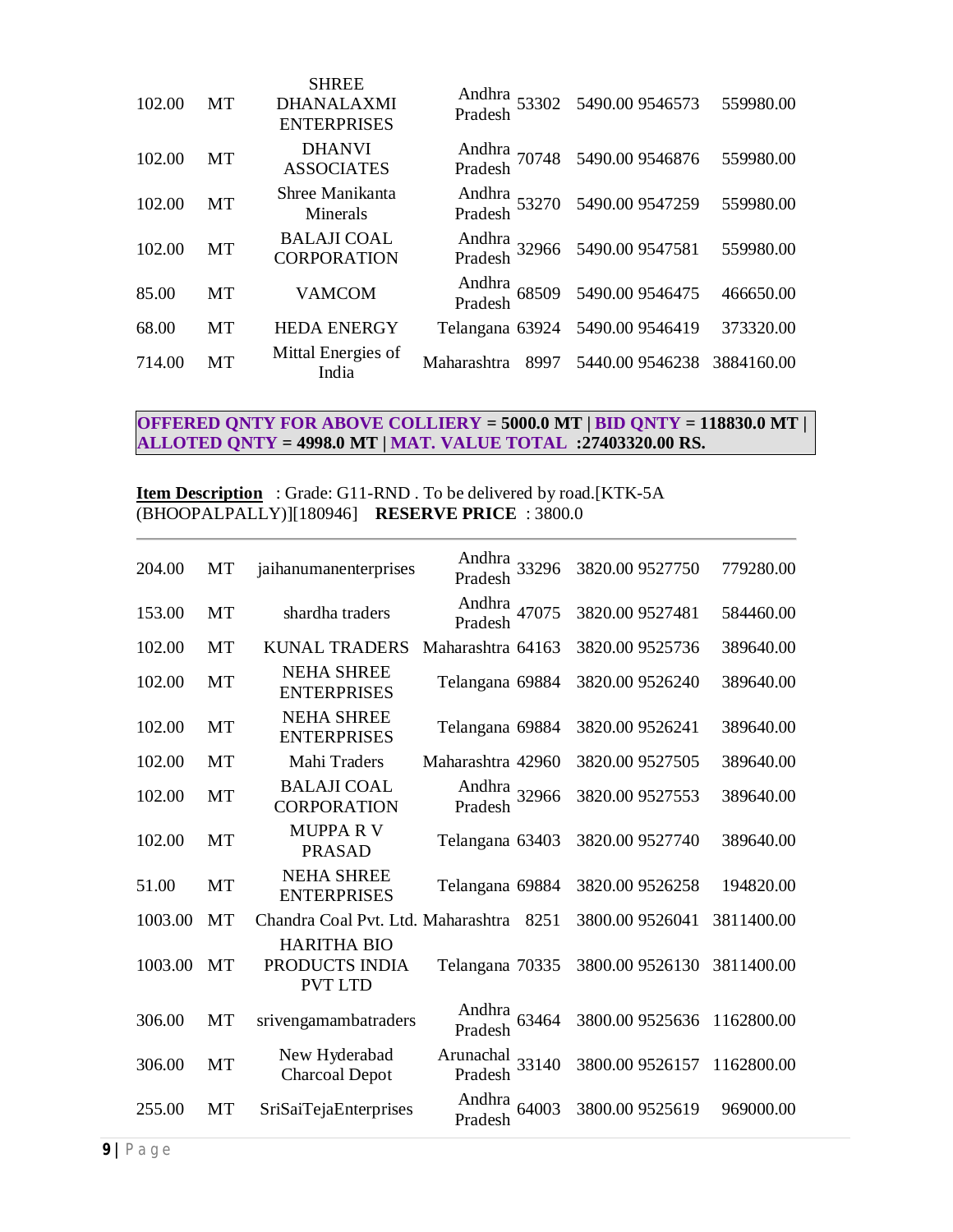| 221.00 | MT        | srivengamambatraders                  |                   | Andhra<br>Pradesh 63464 3800.00 9525824   | 839800.00 |
|--------|-----------|---------------------------------------|-------------------|-------------------------------------------|-----------|
| 204.00 | МT        | ccc enterprises                       |                   | Andhra<br>32885 3800.009525501<br>Pradesh | 775200.00 |
| 204.00 | MT        | <b>Shiv Enterprises</b>               | Maharashtra 57709 | 3800.00 9526537                           | 775200.00 |
| 204.00 | MT        | <b>SREE BALAJI</b><br><b>AGENCIES</b> |                   | Andhra<br>43962 3800.009526699<br>Pradesh | 775200.00 |
| 204.00 | MT        | <b>SREE BALAJI</b><br><b>AGENCIES</b> |                   | Andhra<br>Pradesh<br>43962 3800.009527038 | 775200.00 |
| 68.00  | <b>MT</b> | VENKATARAMANA<br><b>ENTERPRISES</b>   |                   | Andhra<br>43058 3800.009526636<br>Pradesh | 258400.00 |

### **OFFERED QNTY FOR ABOVE COLLIERY = 5000.0 MT | BID QNTY = 5763.0 MT | ALLOTED QNTY = 4998.0 MT | MAT. VALUE TOTAL :19012800.00 RS.**

**Item Description** : Grade: G7-ROM . To be delivered by road.[KK-1] (MANDAMARRI)][180947] **RESERVE PRICE** : 5320.0

| 1020.00 | <b>MT</b> | <b>HETERO DRUGS</b><br><b>LIMITED</b>      | Telangana 54850         | 6790.00 9545100 6925800.00 |            |
|---------|-----------|--------------------------------------------|-------------------------|----------------------------|------------|
| 510.00  | MT        | <b>SHASHI ALLOYS</b><br>PRIVATE LIMITED    | Telangana 70029         | 6790.00 9544663            | 3462900.00 |
| 510.00  | MT        | ace tyres limited                          | Andhra 32678<br>Pradesh | 6790.00 9544789            | 3462900.00 |
| 510.00  | <b>MT</b> | <b>EXEL RUBBER LTD</b>                     | Andhra<br>Pradesh 41916 | 6790.00 9545013            | 3462900.00 |
| 510.00  | MT        | <b>REACTIVE METALS</b><br>OF INDIA LIMITED | Andhra 32927<br>Pradesh | 6790.00 9545017            | 3462900.00 |
| 493.00  | MT        | <b>JR METAL</b><br><b>CHENNAI LIMITED</b>  | Andhra 70761<br>Pradesh | 6790.00 9544838            | 3347470.00 |
| 306.00  | MT        | <b>SHASHI ALLOYS</b><br>PRIVATE LIMITED    | Telangana 70029         | 6790.00 9544603            | 2077740.00 |
| 255.00  | MT        | <b>SHASHI ALLOYS</b><br>PRIVATE LIMITED    | Telangana 70029         | 6790.00 9544585            | 1731450.00 |
| 204.00  | MT        | <b>SHASHI ALLOYS</b><br>PRIVATE LIMITED    | Telangana 70029         | 6790.00 9544642            | 1385160.00 |
| 204.00  | <b>MT</b> | kesarinandan traders                       | Telangana 68426         | 6790.00 9544790            | 1385160.00 |
| 204.00  | MT        | Granules India<br>Limited                  | Andhra 31168<br>Pradesh | 6790.00 9544873            | 1385160.00 |
| 51.00   | MT        | SRI SRINIVAS<br><b>AGENCIES</b>            | Andhra 42812<br>Pradesh | 6790.00 9544630            | 346290.00  |
| 221.00  | МT        | Ram Shyam<br>Enterprises Pvt. Ltd.         | Telangana 52182         | 6740.00 9544451            | 1489540.00 |

**OFFERED QNTY FOR ABOVE COLLIERY = 5000.0 MT | BID QNTY = 172091.0 MT | ALLOTED QNTY = 4998.0 MT | MAT. VALUE TOTAL :33925370.00 RS.**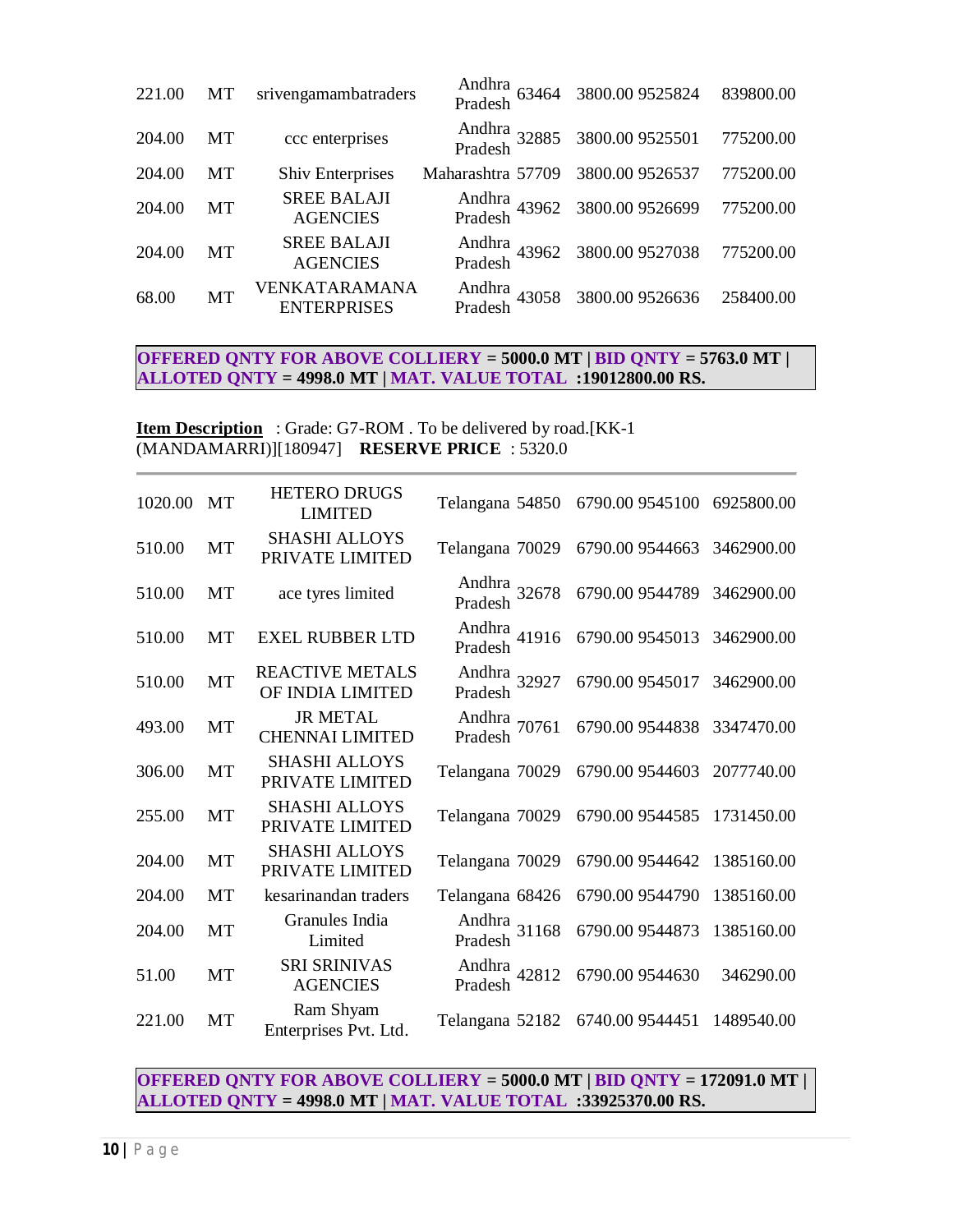**Item Description** : Grade: G11-ROM . To be delivered by road.[KK-5] (MANDAMARRI)][180948] **RESERVE PRICE** : 3530.0

| 1700.00 | <b>MT</b> | <b>ACC LIMITED</b>                                           | Maharashtra 32487          | 5440.00 9554024 9248000.00 |            |
|---------|-----------|--------------------------------------------------------------|----------------------------|----------------------------|------------|
| 510.00  | MT        | <b>JAI BAJRANGBALI</b><br><b>TRADE</b><br><b>ENTERPRISES</b> | Maharashtra 20903          | 5440.00 9554417            | 2774400.00 |
| 510.00  | MT        | Ram Shyam<br>Enterprises Pvt. Ltd.                           | Telangana 52182            | 5440.00 9554634 2774400.00 |            |
| 306.00  | MT        | suthern minerals<br>trading co                               | Andhra 45503<br>Pradesh    | 5440.00 9554132            | 1664640.00 |
| 306.00  | <b>MT</b> | <b>MADHURI</b><br><b>TRADERS</b>                             | Maharashtra 30404          | 5440.00 9554308            | 1664640.00 |
| 204.00  | MT        | <b>SRI</b><br>VENKATESWARA<br><b>TRADERS</b>                 | Andhra 51992<br>Pradesh    | 5440.00 9554079            | 1109760.00 |
| 204.00  | MT        | Kusum Trading Co.                                            | Maharashtra 21825          | 5440.00 9554080            | 1109760.00 |
| 204.00  | <b>MT</b> | <b>SRI</b><br><b>VENKATESHWARA</b><br><b>COAL TRADERS</b>    | Telangana 69452            | 5440.00 9554164            | 1109760.00 |
| 204.00  | MT        | Mahalaxmi<br>Enterprises                                     | Andhra 48643<br>Pradesh    | 5440.00 9554195            | 1109760.00 |
| 204.00  | MT        | Shree Manikanta<br><b>Minerals</b>                           | Andhra 53270<br>Pradesh    | 5440.00 9554235            | 1109760.00 |
| 153.00  | <b>MT</b> | <b>EXEL RUBBER LTD</b>                                       | Andhra<br>41916<br>Pradesh | 5440.00 9554225            | 832320.00  |
| 102.00  | MT        | ace tyres limited                                            | Andhra 32678<br>Pradesh    | 5440.00 9554154            | 554880.00  |
| 391.00  | MT        | <b>TOSHNIWAL</b><br><b>MINERALS</b><br>PRIVATE LIMITED       | Telangana 62710            | 5390.00 9553174 2107490.00 |            |

**OFFERED QNTY FOR ABOVE COLLIERY = 5000.0 MT | BID QNTY = 203337.0 MT | ALLOTED QNTY = 4998.0 MT | MAT. VALUE TOTAL :27169570.00 RS.**

**Item Description** : Grade: G10-CRR . To be delivered by road.[RK OCP (MANDAMARRI)][180949] **RESERVE PRICE** : 4280.0

| 510.00 | <b>MT</b> | <b>HARITHA BIO</b><br>PRODUCTS INDIA<br><b>PVT LTD</b> | Telangana 70335 4900.00 9543126 2499000.00         |  |
|--------|-----------|--------------------------------------------------------|----------------------------------------------------|--|
| 255.00 | MT        | <b>PRIYANKA</b><br><b>REFINERIES (P) Ltd</b>           | Andhra<br>Pradesh 33786 4900.00 9543337 1249500.00 |  |
| 204.00 | <b>MT</b> | <b>EXEL RUBBER LTD</b>                                 | Andhra<br>Pradesh 41916 4900.00 9543273 999600.00  |  |
| 204.00 | <b>MT</b> | <b>ANKIT</b>                                           | Telangana 71357 4900.00 9544151 999600.00          |  |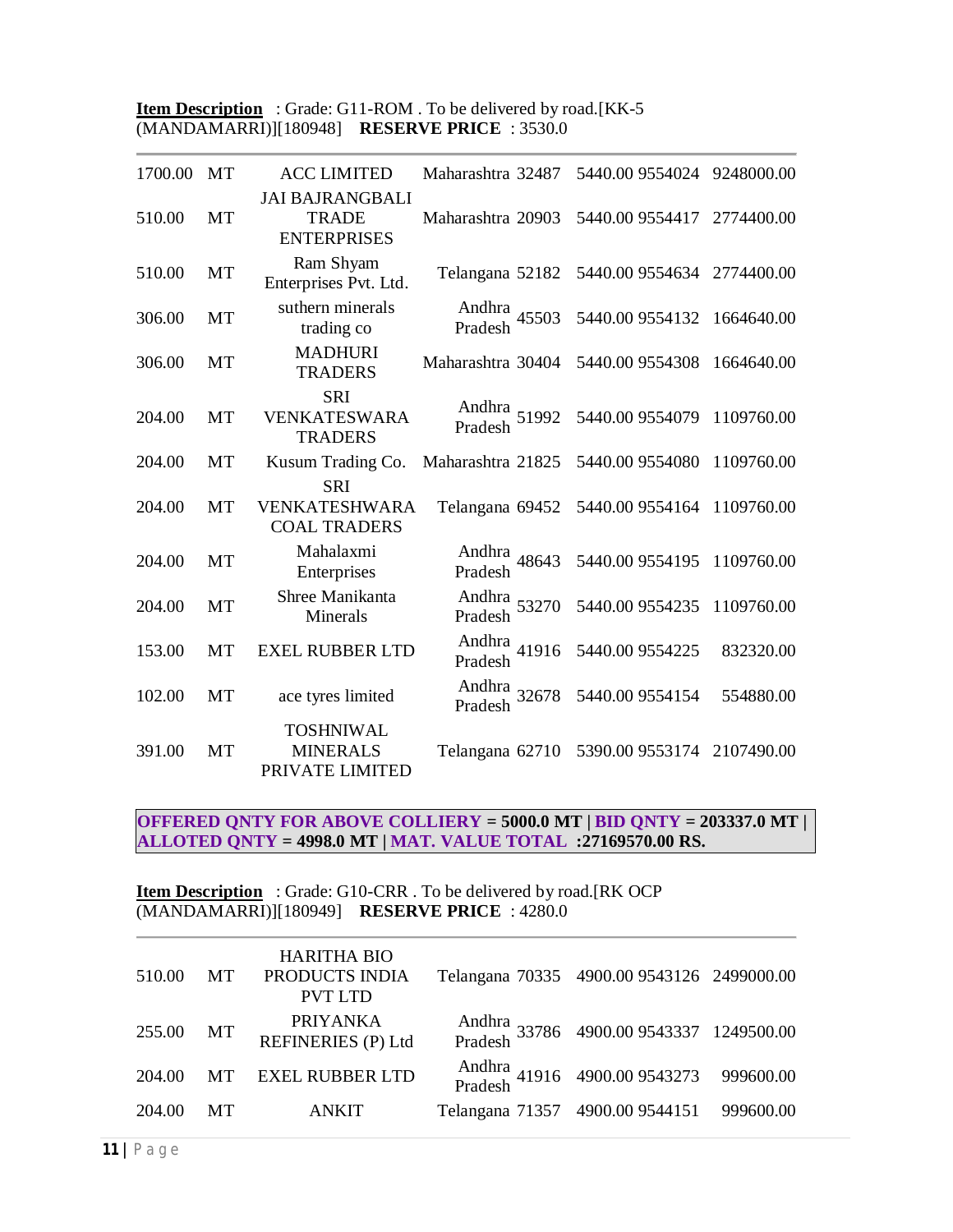|         |           | <b>ASSOCIATES</b>                                            |                         |                             |            |
|---------|-----------|--------------------------------------------------------------|-------------------------|-----------------------------|------------|
| 153.00  | MT        | <b>RAGHAVENDRA</b><br><b>ENTERPRISES</b>                     | Telangana 69214         | 4900.00 9542519             | 749700.00  |
| 102.00  | MT        | suthern minerals<br>trading co                               | Andhra 45503<br>Pradesh | 4900.00 9542478             | 499800.00  |
| 102.00  | MT        | P. S. Trader                                                 | Maharashtra 22247       | 4900.00 9542969             | 499800.00  |
| 102.00  | MT        | <b>JAI BAJRANGBALI</b><br><b>TRADE</b><br><b>ENTERPRISES</b> | Maharashtra 20903       | 4900.00 9542987             | 499800.00  |
| 102.00  | MT        | <b>NARAHARI</b><br><b>ENTERPRISES</b>                        | Telangana 69887         | 4900.00 9543789             | 499800.00  |
| 102.00  | MT        | P. S. Trader                                                 | Maharashtra 22247       | 4900.00 9543819             | 499800.00  |
|         |           | <b>JAI BAJRANGBALI</b>                                       |                         |                             |            |
| 102.00  | MT        | <b>TRADE</b><br><b>ENTERPRISES</b>                           | Maharashtra 20903       | 4900.00 9544457             | 499800.00  |
| 510.00  | MT        | <b>TOSHNIWAL</b><br><b>MINERALS</b><br>PRIVATE LIMITED       | Telangana 62710         | 4880.00 9539988             | 2488800.00 |
| 510.00  | MT        | P. S. Trader                                                 | Maharashtra 22247       | 4880.00 9540011             | 2488800.00 |
| 510.00  | MT        | <b>HARITHA BIO</b><br>PRODUCTS INDIA<br><b>PVT LTD</b>       | Telangana 70335         | 4880.00 9541868             | 2488800.00 |
| 255.00  | MT        | ace tyres limited                                            | Andhra 32678<br>Pradesh | 4880.00 9539930             | 1244400.00 |
| 204.00  | MT        | <b>MADHURI</b><br><b>TRADERS</b>                             | Maharashtra 30404       | 4880.00 9540012             | 995520.00  |
| 204.00  | MT        | <b>JAI BAJRANGBALI</b><br><b>TRADE</b><br><b>ENTERPRISES</b> | Maharashtra 20903       | 4880.00 9542230             | 995520.00  |
| 102.00  | MT        | <b>KUNAL TRADERS</b>                                         | Maharashtra 64163       | 4880.00 9540398             | 497760.00  |
| 102.00  | <b>MT</b> | P. S. Trader                                                 | Maharashtra 22247       | 4880.00 9541188             | 497760.00  |
| 102.00  | MT        | Nagarjuna Enterprises                                        | Andhra 47089<br>Pradesh | 4880.00 9541552             | 497760.00  |
| 102.00  | MT        | <b>JAI BAJRANGBALI</b><br><b>TRADE</b><br><b>ENTERPRISES</b> | Maharashtra 20903       | 4880.00 9541575             | 497760.00  |
| 102.00  | MT        | A. S. Trade Link                                             | Maharashtra 23152       | 4880.00 9541656             | 497760.00  |
| 51.00   | MT        | <b>M/S PRIYA</b><br><b>ENTERPRISES</b>                       | Maharashtra 22922       | 4880.00 9540728             | 248880.00  |
| 3400.00 | MT        | Ambuja Cements Ltd. Maharashtra 14459                        |                         | 4850.00 9535647 16490000.00 |            |
| 1394.00 | MT        | <b>MURLI</b><br><b>INDUSTRIES</b><br><b>LIMITED</b>          | Maharashtra 69944       | 4850.00 9539415             | 6760900.00 |
| 510.00  | МT        | Chandra Coal Pvt. Ltd. Maharashtra 8251                      |                         | 4850.00 9539368 2473500.00  |            |
|         |           |                                                              |                         |                             |            |

### **OFFERED QNTY FOR ABOVE COLLIERY = 10000.0 MT | BID QNTY = 121040.0 MT | ALLOTED QNTY = 9996.0 MT | MAT. VALUE TOTAL :48660120.00 RS.**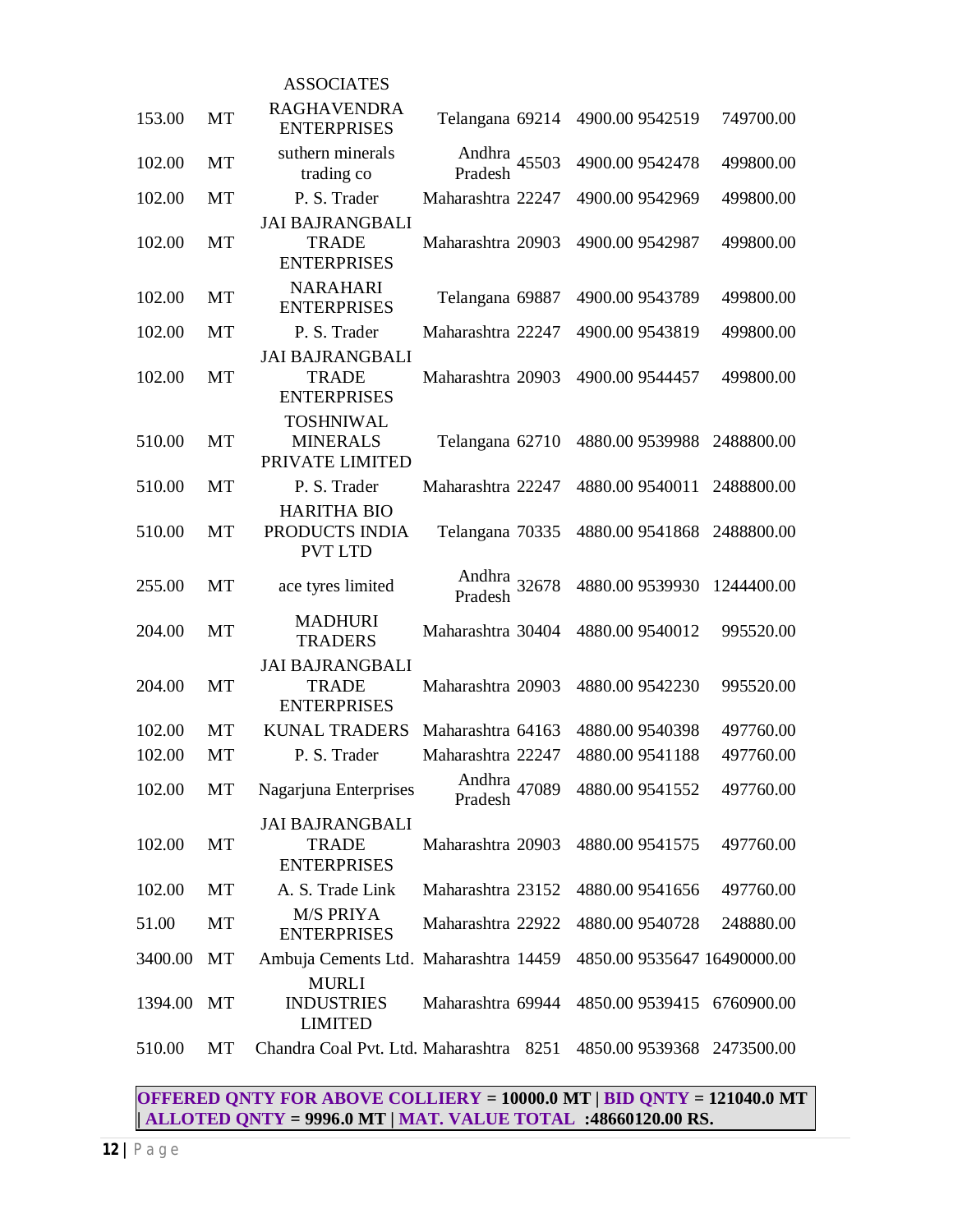#### **Item Description** : Grade: G7-CRR . To be delivered by road.[IK-OCP (SRIRAMPUR)][180950] **RESERVE PRICE** : 5420.0

| 2499.00 | MT | <b>MURLI</b><br><b>INDUSTRIES</b><br><b>LIMITED</b>     | Maharashtra 69944       | 6140.00 9545582 15343860.00                |            |
|---------|----|---------------------------------------------------------|-------------------------|--------------------------------------------|------------|
| 1700.00 | MT | THE INDIA<br><b>CEMENTS LIMITED</b>                     | Telangana 69908         | 6140.00 9542974 10438000.00                |            |
| 1700.00 | MT | <b>THE INDIA</b><br><b>CEMENTS LIMITED</b>              | Telangana 72023         | 6140.00 9544340 10438000.00                |            |
| 1530.00 | MT | salasar agencies                                        | Andhra 33135<br>Pradesh | 6140.00 9544310                            | 9394200.00 |
| 1530.00 | MT | Ram Shyam<br>Enterprises Pvt. Ltd.                      | Telangana 52182         | 6140.00 9545181                            | 9394200.00 |
| 1020.00 | MT | <b>MSN Laboratories Pvt</b><br>Ltd                      | Telangana 56997         | 6140.00 9544179                            | 6262800.00 |
| 1020.00 | MT | <b>JEEVAKA</b><br><b>INDUSTRIES</b><br>PRIVATE LIMITED  | Telangana 30375         | 6140.00 9545494                            | 6262800.00 |
| 1003.00 | MT | <b>HARITHA BIO</b><br>PRODUCTS INDIA<br><b>PVT LTD</b>  | Telangana 70335         | 6140.00 9543090                            | 6158420.00 |
| 816.00  | MT | Sri Krishna<br>Pharmaceuticals Ltd                      | Telangana 56206         | 6140.00 9543909                            | 5010240.00 |
| 612.00  | MT | Granules India<br>Limited                               | Andhra 31168<br>Pradesh | 6140.00 9543692                            | 3757680.00 |
| 612.00  | MT | Raja Trading<br>Corporation                             | Andhra 32590<br>Pradesh | 6140.00 9544958                            | 3757680.00 |
| 510.00  | MT | <b>TOSHNIWAL</b><br><b>MINERALS</b><br>PRIVATE LIMITED  | Telangana 62710         | 6140.00 9543362 3131400.00                 |            |
| 510.00  | MT | <b>M/S HARI OM</b><br><b>TRADING</b><br><b>COMPANY</b>  | Telangana 32950         | 6140.00 9543367 3131400.00                 |            |
| 510.00  | MT | <b>TOSHNIWAL</b><br><b>MINERALS</b><br>PRIVATE LIMITED  |                         | Telangana 62710 6140.00 9543376 3131400.00 |            |
| 510.00  | MT | PrabhSimar Traders                                      | Andhra 41487<br>Pradesh | 6140.00 9543534 3131400.00                 |            |
| 510.00  | MT | <b>NEULAND</b><br><b>LABORATORIES</b><br><b>LIMITED</b> |                         | Telangana 71574 6140.00 9543703 3131400.00 |            |
| 510.00  | MT | Vamsi Logistics                                         | Andhra 54030<br>Pradesh | 6140.00 9543938 3131400.00                 |            |
| 340.00  | MT | SRI<br>VIJAYALAKSHMI<br><b>TRADERS</b>                  |                         | Telangana 68616 6140.00 9543328 2087600.00 |            |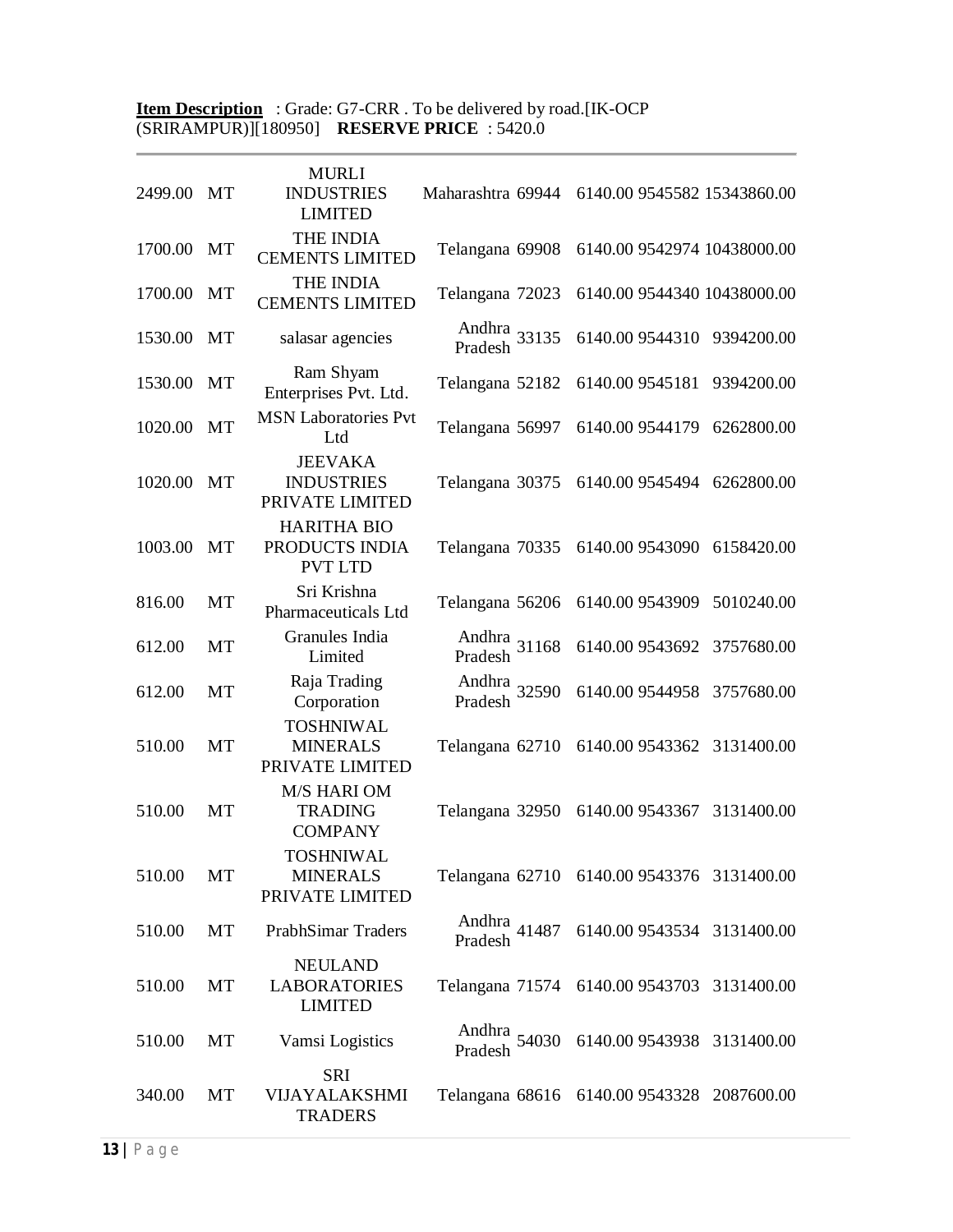| 306.00 | MT        | <b>GAYATHRI</b><br><b>MINERALS</b>                        | Andhra 32597<br>Pradesh | 6140.00 9543197 1878840.00 |            |
|--------|-----------|-----------------------------------------------------------|-------------------------|----------------------------|------------|
| 255.00 | MT        | Sri Venkateswara<br><b>Traders</b>                        | Andhra 42640<br>Pradesh | 6140.00 9543179 1565700.00 |            |
| 255.00 | MT        | <b>KARTHIKEI</b><br><b>TRADERS</b>                        | Telangana 65122         | 6140.00 9543211 1565700.00 |            |
| 255.00 | <b>MT</b> | <b>KARTHIKEI</b><br><b>TRADERS</b>                        | Telangana 65122         | 6140.00 9543240            | 1565700.00 |
| 255.00 | MT        | <b>PRIYANKA</b><br><b>REFINERIES (P) Ltd</b>              | Andhra 33786<br>Pradesh | 6140.00 9543416            | 1565700.00 |
| 204.00 | MT        | sigachichloro<br>chemicals pvt ltd                        | Andhra 40119<br>Pradesh | 6140.00 9543046            | 1252560.00 |
| 204.00 | MT        | <b>SAMPATH</b><br><b>VINAYAK STEELS</b><br><b>PVT LTD</b> | Andhra<br>Pradesh 41445 | 6140.00 9543073            | 1252560.00 |
| 153.00 | MT        | <b>BALAJI COAL</b><br><b>CORPORATION</b>                  | Andhra<br>Pradesh 32966 | 6140.00 9544620            | 939420.00  |
| 102.00 | <b>MT</b> | <b>SRI</b><br>VENKATESHWARA<br><b>COAL TRADERS</b>        | Telangana 69452         | 6140.00 9543319            | 626280.00  |
| 102.00 | MT        | <b>VEDAANTH</b><br><b>ASSOCIATES</b>                      | Andhra 42160<br>Pradesh | 6140.00 9543570            | 626280.00  |
| 102.00 | MT        | <b>MADHURI</b><br><b>TRADERS</b>                          | Maharashtra 30404       | 6140.00 9544738            | 626280.00  |
| 102.00 | <b>MT</b> | <b>SALASAR</b><br><b>TRADING</b><br><b>COMPANY</b>        | Andhra<br>Pradesh 42802 | 6140.00 9544986            | 626280.00  |
| 255.00 | MT        | Ambuja Cements Ltd. Maharashtra 14459                     |                         | 6090.00 9540214            | 1552950.00 |

**OFFERED QNTY FOR ABOVE COLLIERY = 20000.0 MT | BID QNTY = 287589.0 MT | ALLOTED QNTY = 19992.0 MT | MAT. VALUE TOTAL :122738130.00 RS.**

**Item Description** : Grade: G7-RND. To be delivered by road.[IK-OCP (SRIRAMPUR)][180951] **RESERVE PRICE** : 5580.0

| 68.00   | MT        | <b>GLOBAL</b><br><b>ASSOCIATES</b>            | Telangana 71377 7400.00 9553489               |                                                    | 503200.00 |
|---------|-----------|-----------------------------------------------|-----------------------------------------------|----------------------------------------------------|-----------|
| 510.00  | MT        | <b>TUMATI TRADERS</b><br><b>AND LOGISTICS</b> |                                               | Telangana 72033 7350.00 9553313 3748500.00         |           |
| 1020.00 | MT        | <b>VANYA STEELS</b><br>PRIVATE LIMITED        |                                               | Karnataka 70367 7230.00 9552251 7374600.00         |           |
| 510.00  | MT        | DASAMI LAB PVT<br>LTD.                        |                                               | Telangana 63532 7200.00 9556661 3672000.00         |           |
| 408.00  | <b>MT</b> | DECCAN TOBACCO<br><b>COMPANY</b>              |                                               | Andhra 70058 7180.00 9556312 2929440.00<br>Pradesh |           |
| 1700.00 | MТ        | <b>ACC LIMITED</b>                            | Maharashtra 32487 7160.00 9556709 12172000.00 |                                                    |           |
| 510.00  | MТ        | Maheshwari                                    |                                               | Andhra 28281 7160.00 9556726 3651600.00            |           |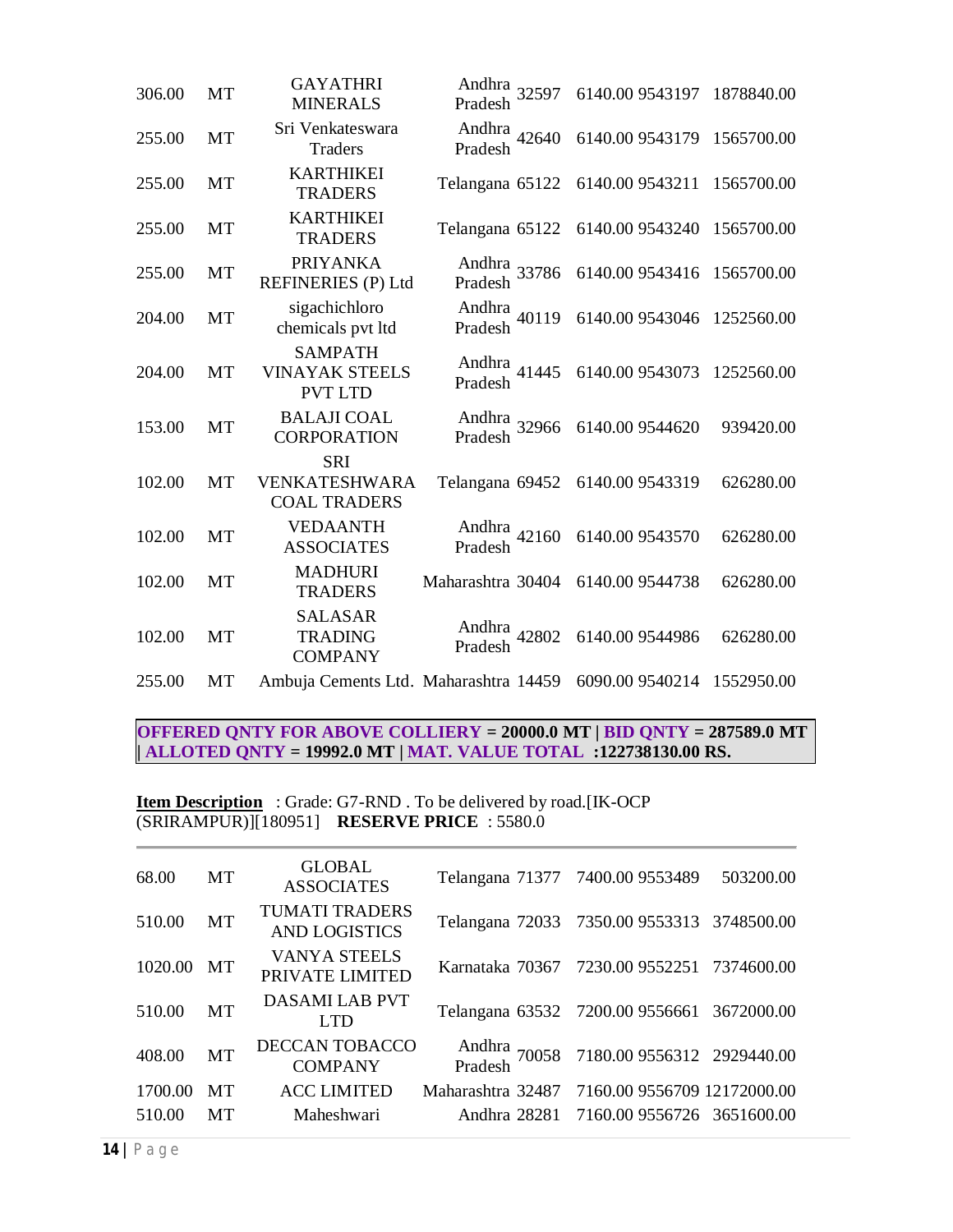|         |    | Enterprises                                                  | Pradesh                            |                            |            |
|---------|----|--------------------------------------------------------------|------------------------------------|----------------------------|------------|
| 255.00  | MT | arvin collieries                                             | Telangana 69468                    | 7160.00 9556089            | 1825800.00 |
| 153.00  | MT | <b>BALAJI COAL</b><br><b>CORPORATION</b>                     | Andhra 32966<br>Pradesh            | 7160.00 9556743            | 1095480.00 |
| 51.00   | MT | <b>S V ENTERPRISES</b>                                       | Telangana 68139                    | 7160.00 9556739            | 365160.00  |
| 1020.00 | MT | <b>JEEVAKA</b><br><b>INDUSTRIES</b><br>PRIVATE LIMITED       | Telangana 30375                    | 7150.00 9556591            | 7293000.00 |
| 612.00  | MT | <b>MSN</b><br>PHARMACHEM<br><b>PVT LTD</b>                   | Telangana 56998                    | 7150.00 9556677            | 4375800.00 |
| 510.00  | MT | <b>TOSHNIWAL</b><br><b>MINERALS</b><br>PRIVATE LIMITED       | Telangana 62710                    | 7150.00 9556435 3646500.00 |            |
| 510.00  | MT | <b>TOSHNIWAL</b><br><b>MINERALS</b><br>PRIVATE LIMITED       | Telangana 62710                    | 7150.00 9556447            | 3646500.00 |
| 510.00  | MT | <b>GAYATHRI</b><br><b>MINERALS</b>                           | Andhra 32597<br>Pradesh            | 7150.00 9556498            | 3646500.00 |
| 510.00  | MT | <b>SRI KANAKA</b><br><b>DURGA STEELS</b>                     | Telangana 66192                    | 7150.00 9556643            | 3646500.00 |
| 510.00  | MT | <b>MSN LIFE</b><br><b>SCIENCES PRIVATE</b><br><b>LIMITED</b> | Telangana 71697                    | 7150.00 9556648 3646500.00 |            |
| 510.00  | MT | <b>SRI KANAKA</b><br><b>DURGA STEELS</b>                     | Telangana 66192                    | 7150.00 9556650            | 3646500.00 |
| 306.00  | MT | <b>GOPAL</b><br><b>ENTERPRISES</b>                           | Andhra<br>Pradesh 54601            | 7150.00 9556463            | 2187900.00 |
| 306.00  | MT | M/S SRI<br><b>ANURADHA</b><br><b>ENTERPISES</b>              | Andhra 32860<br>Pradesh            | 7150.00 9556480            | 2187900.00 |
| 306.00  | MT | ccc enterprises                                              | Andhra<br>32885<br>Pradesh         | 7150.00 9556539 2187900.00 |            |
| 204.00  | MT | SOUMYA<br><b>ENTERPRISES</b>                                 | Andhra <sub>40963</sub><br>Pradesh | 7150.00 9556491            | 1458600.00 |
| 153.00  | MT | Lakshmi Srinivasa<br>Traders                                 | Andhra 40877<br>Pradesh            | 7150.00 9556456            | 1093950.00 |
| 153.00  | МT | <b>SSSVS LAKSHMI</b><br><b>ENTERPRISES</b>                   | Andhra $50631$<br>Pradesh          | 7150.00 9556459            | 1093950.00 |
| 850.00  | MT | THE INDIA<br><b>CEMENTS LIMITED</b>                          | Telangana 72023                    | 7130.00 9556241            | 6060500.00 |
| 850.00  | МT | THE INDIA<br><b>CEMENTS LIMITED</b>                          | Telangana 69908                    | 7130.00 9556274 6060500.00 |            |
| 714.00  | MT | <b>MAHALAXMI</b><br><b>TRADERS</b>                           | Andhra 54283<br>Pradesh            | 7130.00 9556405 5090820.00 |            |
| 510.00  | MT | <b>ANKIT</b><br><b>ASSOCIATES</b>                            | Telangana 71357                    | 7130.00 9556326 3636300.00 |            |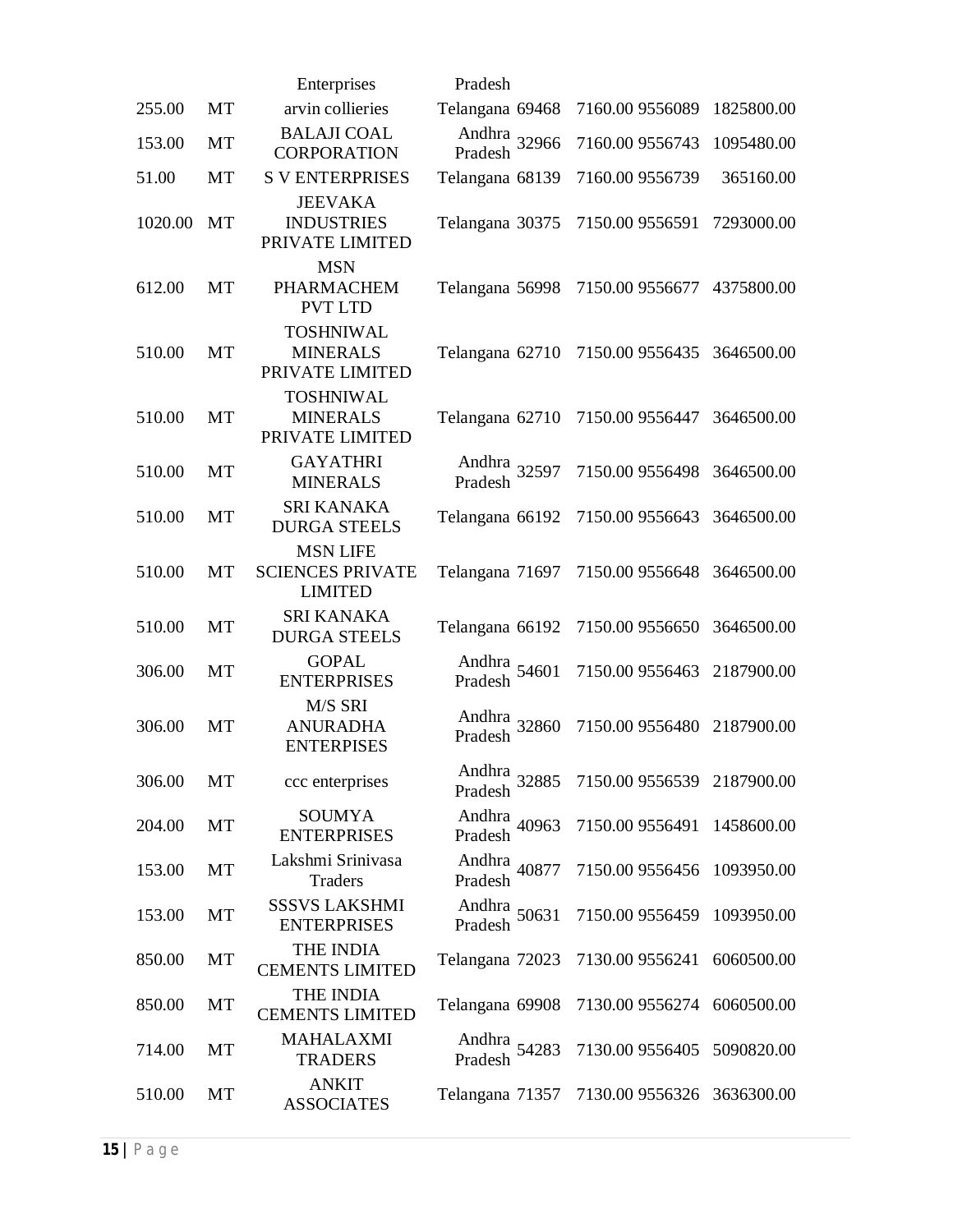| 510.00  | MT        | <b>TOSHNIWAL</b><br><b>MINERALS</b><br>PRIVATE LIMITED   | Telangana 62710         | 7130.00 9556387             | 3636300.00 |
|---------|-----------|----------------------------------------------------------|-------------------------|-----------------------------|------------|
| 510.00  | MT        | <b>TOSHNIWAL</b><br><b>MINERALS</b><br>PRIVATE LIMITED   | Telangana 62710         | 7130.00 9556395             | 3636300.00 |
| 493.00  | MT        | <b>GANESH AGENCIES</b>                                   | Andhra 42008<br>Pradesh | 7130.00 9556306             | 3515090.00 |
| 425.00  | MT        | <b>MAITHRI</b><br><b>LABORATORIES</b><br>PRIVATE LIMITED | Telangana 71791         | 7130.00 9556358 3030250.00  |            |
| 255.00  | MT        | <b>SYMED LABS</b><br><b>LIMITED</b>                      | Telangana 71183         | 7130.00 9556297             | 1818150.00 |
| 204.00  | MT        | Granules India<br>Limited                                | Andhra 31168<br>Pradesh | 7130.00 9556232             | 1454520.00 |
| 204.00  | <b>MT</b> | kesarinandan traders                                     | Telangana 68426         | 7130.00 9556273             | 1454520.00 |
| 204.00  | MT        | <b>SRI</b><br>VENKATESHWARA<br><b>COAL TRADERS</b>       | Telangana 69452         | 7130.00 9556301             | 1454520.00 |
| 204.00  | MT        | shardha traders                                          | Andhra<br>Pradesh 47075 | 7130.00 9556310             | 1454520.00 |
| 204.00  | MT        | Sri Krishna<br>Pharmaceuticals Ltd                       | Telangana 56206         | 7130.00 9556345             | 1454520.00 |
| 153.00  | MT        | Granules India<br>Limited                                | Andhra 48445<br>Pradesh | 7130.00 9556199             | 1090890.00 |
| 153.00  | <b>MT</b> | <b>HEDA ENERGY</b>                                       | Telangana 63924         | 7130.00 9556235             | 1090890.00 |
| 153.00  | MT        | <b>VEDAANTH</b><br><b>ASSOCIATES</b>                     | Andhra<br>Pradesh 42160 | 7130.00 9556246             | 1090890.00 |
| 136.00  | MT        | srivishnu traders                                        | Andhra 48338<br>Pradesh | 7130.00 9556207             | 969680.00  |
| 102.00  | MT        | <b>LAXMI NARAYANA</b><br>TRADERS                         | Telangana 56114         | 7130.00 9556203             | 727260.00  |
| 102.00  | MT        | Anitha Enterprises                                       | Telangana 69790         | 7130.00 9556223             | 727260.00  |
| 102.00  | MT        | <b>SLTENTERPRISES</b>                                    | Andhra 64398<br>Pradesh | 7130.00 9556282             | 727260.00  |
| 102.00  | MT        | <b>SLTENTERPRISES</b>                                    | Andhra 64398<br>Pradesh | 7130.00 9556290             | 727260.00  |
| 102.00  | MT        | Vamsi Logistics                                          | Andhra 54030<br>Pradesh | 7130.00 9556333             | 727260.00  |
| 1445.00 | МT        | <b>JAI GURUDATTA</b><br><b>ENTERPRISES</b>               | Andhra 32957<br>Pradesh | 7110.00 9556184 10273950.00 |            |

## **OFFERED QNTY FOR ABOVE COLLIERY = 20000.0 MT | BID QNTY = 635987.0 MT | ALLOTED QNTY = 19992.0 MT | MAT. VALUE TOTAL :143005190.00 RS.**

**Item Description** : Grade: G7-RND . To be delivered by road.[RK-1A (MANDAMARRI)][180979] **RESERVE PRICE** : 5580.0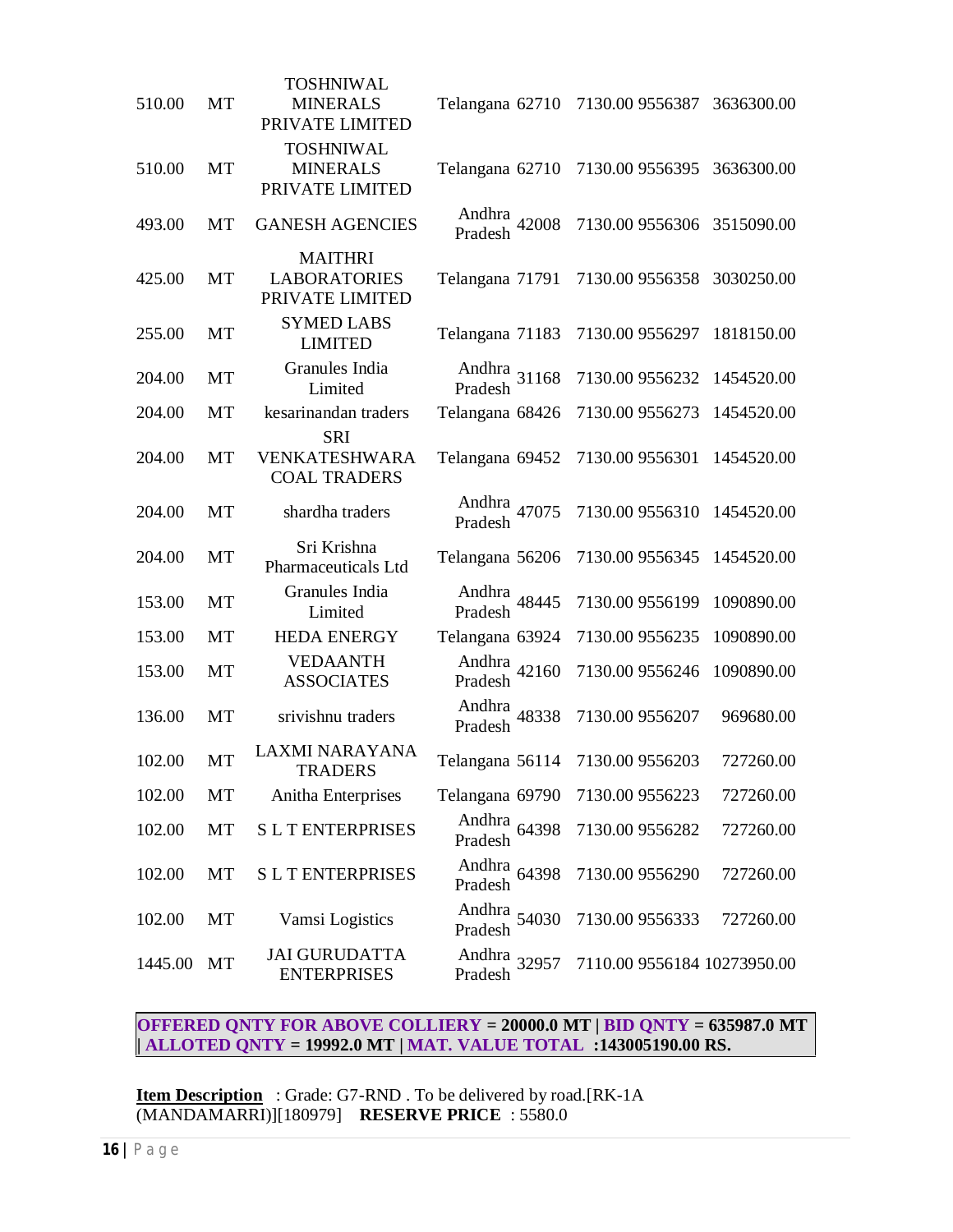| 1020.00 | MT        | <b>GAYATHREE</b><br><b>MINERALS</b>                    | Andhra 32598<br>Pradesh | 7120.00 9547159                 | 7262400.00 |
|---------|-----------|--------------------------------------------------------|-------------------------|---------------------------------|------------|
| 306.00  | <b>MT</b> | <b>ANKITH TRADERS</b>                                  | Telangana 70124         | 7120.00 9547755                 | 2178720.00 |
| 306.00  | MT        | <b>MAHALAXMI</b><br><b>TRADERS</b>                     | Andhra 54283<br>Pradesh | 7120.00 9547914                 | 2178720.00 |
| 255.00  | <b>MT</b> | <b>HEDA ENERGY</b>                                     | Telangana 63924         | 7120.00 9547344                 | 1815600.00 |
| 255.00  | MT        | <b>TOSHNIWAL</b><br><b>MINERALS</b><br>PRIVATE LIMITED | Telangana 62710         | 7120.00 9547666                 | 1815600.00 |
| 255.00  | MT        | <b>TOSHNIWAL</b><br><b>MINERALS</b><br>PRIVATE LIMITED | Telangana 62710         | 7120.00 9547674 1815600.00      |            |
| 255.00  | MT        | <b>TOSHNIWAL</b><br><b>MINERALS</b><br>PRIVATE LIMITED | Telangana 62710         | 7120.00 9547681                 | 1815600.00 |
| 255.00  | MT        | <b>TOSHNIWAL</b><br><b>MINERALS</b><br>PRIVATE LIMITED | Telangana 62710         | 7120.00 9547690                 | 1815600.00 |
| 238.00  | MT        | <b>BALAJI</b><br><b>ENTERPRISES</b>                    | Telangana 55770         | 7120.00 9548297                 | 1694560.00 |
| 204.00  | MT        | <b>SYMED LABS</b><br><b>LIMITED</b>                    | Telangana 71183         | 7120.00 9547374                 | 1452480.00 |
| 204.00  | MT        | <b>TOSHNIWAL</b><br><b>MINERALS</b><br>PRIVATE LIMITED | Telangana 62710         | 7120.00 9547474                 | 1452480.00 |
| 204.00  | MT        | <b>TOSHNIWAL</b><br><b>MINERALS</b><br>PRIVATE LIMITED | Telangana 62710         | 7120.00 9547515                 | 1452480.00 |
| 204.00  | <b>MT</b> | <b>SMENTERPRISES</b>                                   | Telangana 66484         | 7120.00 9547805                 | 1452480.00 |
| 187.00  | MT        | virchow biotech<br>private limited                     | Telangana 67980         | 7120.00 9547240                 | 1331440.00 |
| 153.00  | MT        | <b>BALAJI COAL</b><br><b>CORPORATION</b>               | Andhra 32966<br>Pradesh | 7120.00 9548179 1089360.00      |            |
| 102.00  | MT        | <b>SRI</b><br>VENKATESHWARA<br><b>COAL TRADERS</b>     |                         | Telangana 69452 7120.00 9547219 | 726240.00  |
| 102.00  | MT        | <b>SRI SAI MANVITH</b><br><b>TRADERS</b>               | Andhra 70343<br>Pradesh | 7120.00 9547234                 | 726240.00  |
| 102.00  | MT        | <b>SRI SAI MANVITH</b><br><b>TRADERS</b>               | Andhra 70343<br>Pradesh | 7120.00 9547256                 | 726240.00  |
| 102.00  | MT        | ccc enterprises                                        | Andhra<br>Pradesh 32885 | 7120.00 9547281                 | 726240.00  |
| 102.00  | MT        | srivishnu traders                                      | Andhra 48338<br>Pradesh | 7120.00 9547306                 | 726240.00  |
| 102.00  | MT        | srivishnu traders                                      | Andhra 48338<br>Pradesh | 7120.00 9547365                 | 726240.00  |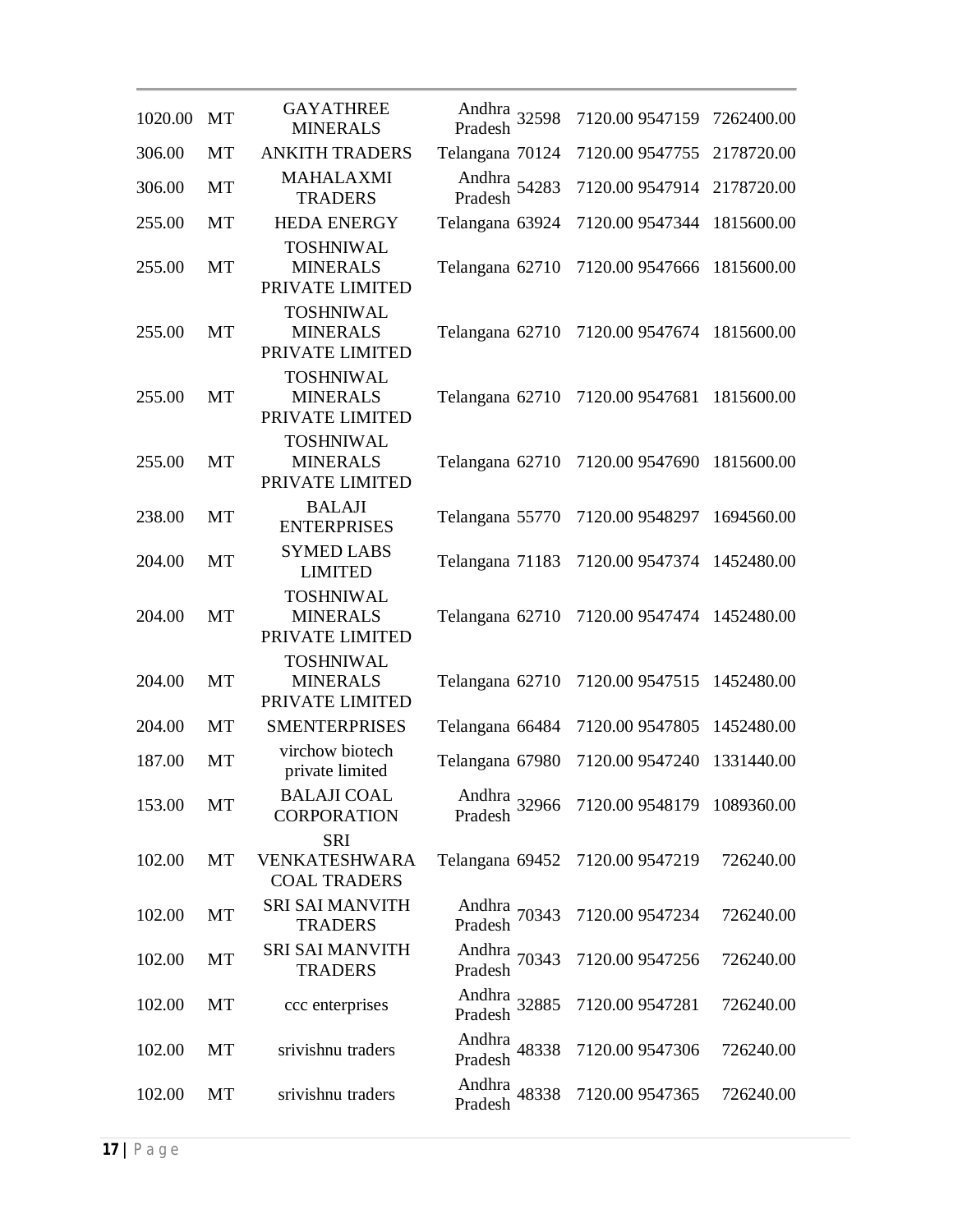|            |      | <b>MAITHRI</b>         |                                                           |  |
|------------|------|------------------------|-----------------------------------------------------------|--|
| 85.00      | MT – | LABORATORIES           | Telangana 71791 7120.00 9547743 605200.00                 |  |
|            |      | PRIVATE LIMITED        |                                                           |  |
| 2550.00 MT |      |                        | ACC LIMITED Maharashtra 32487 7070.00 9545399 18028500.00 |  |
| 442.00 MT  |      | DASAMI LAB PVT<br>LTD. | Telangana 63532 7070.00 9546840 3124940.00                |  |

# **OFFERED QNTY FOR ABOVE COLLIERY = 8000.0 MT | BID QNTY = 276318.0 MT | ALLOTED QNTY = 7990.0 MT | MAT. VALUE TOTAL :56739200.00 RS.**

**Item Description** : Grade: G7-ROM . To be delivered by road.[RG OC-1 (RG-III)][181005] **RESERVE PRICE** : 5320.0

| 3009.00 | <b>MT</b> | Ram Shyam<br>Enterprises Pvt. Ltd.                     | Telangana 52182         | 7150.00 9556718 21514350.00 |            |
|---------|-----------|--------------------------------------------------------|-------------------------|-----------------------------|------------|
| 204.00  | <b>MT</b> | <b>PRIMEMINERALS</b>                                   | Andhra<br>Pradesh 70568 | 7150.00 9556936             | 1458600.00 |
| 102.00  | <b>MT</b> | <b>KARTHIKEI</b><br><b>TRADERS</b>                     | Telangana 65122         | 7150.00 9556923             | 729300.00  |
| 85.00   | <b>MT</b> | <b>VEDAANTH</b><br><b>ASSOCIATES</b>                   | Andhra 42160<br>Pradesh | 7150.00 9556863             | 607750.00  |
| 1020.00 | MT        | <b>HINDYS LAB PVT</b><br><b>LTD</b>                    | Telangana 63533         | 7140.00 9556596             | 7282800.00 |
| 1020.00 | MT        | <b>JEEVAKA</b><br><b>INDUSTRIES</b><br>PRIVATE LIMITED | Telangana 30375         | 7140.00 9556609             | 7282800.00 |
| 1020.00 | <b>MT</b> | <b>JEEVAKA</b><br><b>INDUSTRIES</b><br>PRIVATE LIMITED | Telangana 30375         | 7140.00 9556618             | 7282800.00 |
| 1020.00 | <b>MT</b> | <b>JEEVAKA</b><br><b>INDUSTRIES</b><br>PRIVATE LIMITED | Telangana 30375         | 7140.00 9556626             | 7282800.00 |
| 918.00  | <b>MT</b> | <b>HONOUR LABS</b><br><b>LIMITED</b>                   | Telangana 59812         | 7140.00 9556553             | 6554520.00 |
| 850.00  | MT        | <b>THE INDIA</b><br><b>CEMENTS LIMITED</b>             | Telangana 72023         | 7140.00 9556611             | 6069000.00 |
| 850.00  | MT        | THE INDIA<br><b>CEMENTS LIMITED</b>                    | Telangana 69908         | 7140.00 9556672             | 6069000.00 |
| 765.00  | MT        | <b>TOSHNIWAL</b><br><b>MINERALS</b><br>PRIVATE LIMITED | Telangana 62710         | 7140.00 9556582             | 5462100.00 |
| 680.00  | <b>MT</b> | <b>HAZELO LAB</b><br><b>PVTLTD</b>                     | Telangana 63531         | 7140.00 9556527             | 4855200.00 |
| 680.00  | MT        | <b>HONOUR LAB</b><br><b>LIMITED</b>                    | Telangana 70389         | 7140.00 9556638             | 4855200.00 |
| 578.00  | <b>MT</b> | <b>HETERO DRUGS</b><br><b>LIMITED</b>                  | Telangana 54850         | 7140.00 9556569             | 4126920.00 |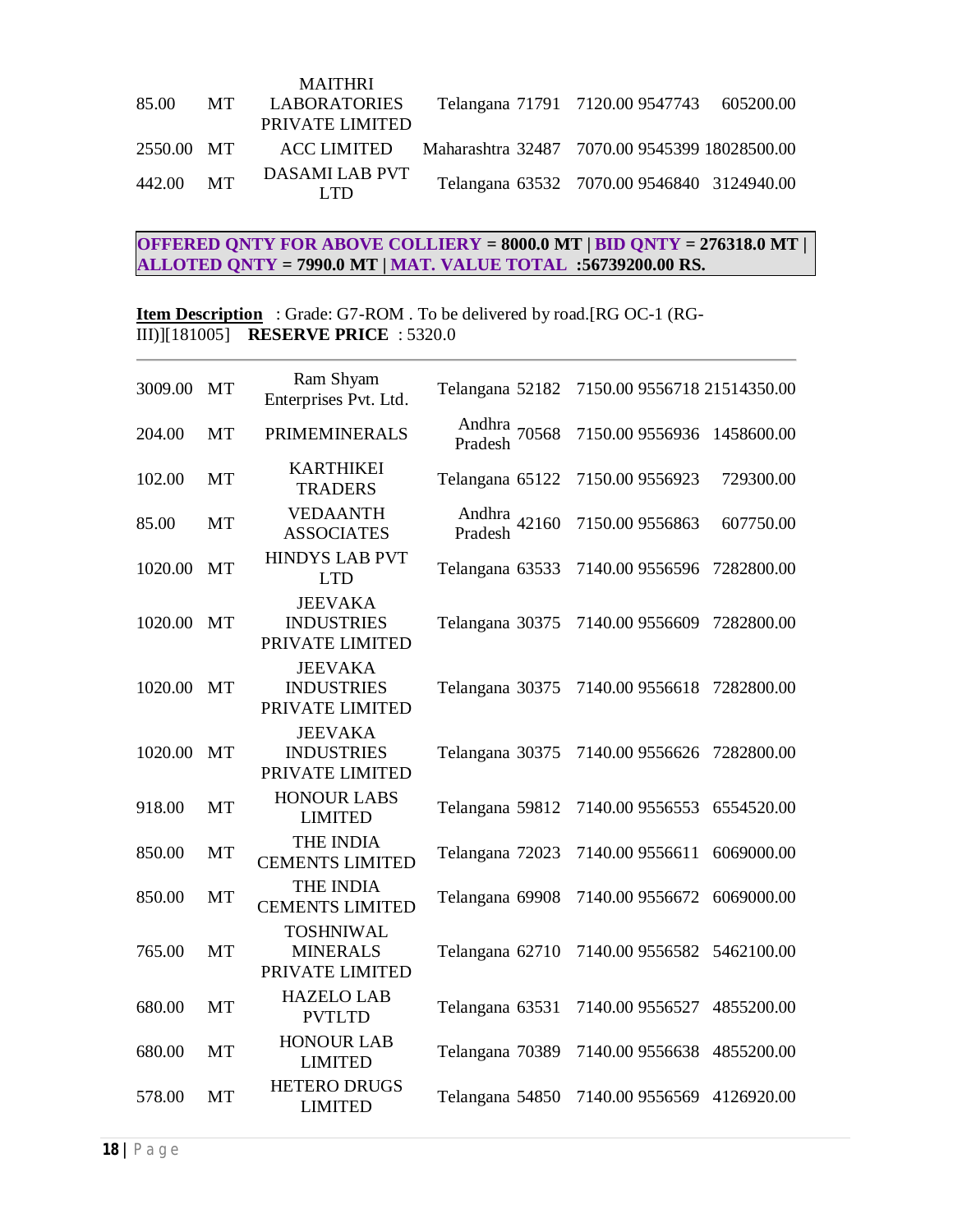| 510.00  | MT | <b>BALAJI</b><br><b>ENTERPRISES</b>                        | Telangana 55770                    | 7140.00 9556542 3641400.00 |            |
|---------|----|------------------------------------------------------------|------------------------------------|----------------------------|------------|
| 510.00  | MT | <b>BALAJI</b><br><b>ENTERPRISES</b>                        | Telangana 55770                    | 7140.00 9556550            | 3641400.00 |
| 510.00  | MT | <b>REACTIVE METALS</b><br>OF INDIA LIMITED                 | Andhra 32927<br>Pradesh            | 7140.00 9556607            | 3641400.00 |
| 510.00  | MT | <b>BALAJI</b><br><b>ENTERPRISES</b>                        | Telangana 55770                    | 7140.00 9556623            | 3641400.00 |
| 510.00  | MT | <b>SRI KANAKA</b><br><b>DURGA STEELS</b>                   | Telangana 66192                    | 7140.00 9556660            | 3641400.00 |
| 510.00  | MT | <b>SRI KANAKA</b><br><b>DURGA STEELS</b>                   | Telangana 66192                    | 7140.00 9556662            | 3641400.00 |
| 408.00  | MT | Vamsi Logistics                                            | Andhra<br>Pradesh 54030            | 7140.00 9556556 2913120.00 |            |
| 408.00  | MT | <b>SRI VENKATA</b><br><b>LAKSHMI</b><br><b>ENTERPRISES</b> | Andhra<br>Pradesh 42811            | 7140.00 9556564 2913120.00 |            |
| 306.00  | MT | Maheshwari<br>Enterprises                                  | Andhra<br>Pradesh <sup>28281</sup> | 7140.00 9556506            | 2184840.00 |
| 306.00  | MT | <b>BALAJI COAL</b><br><b>CORPORATION</b>                   | Andhra 32966<br>Pradesh            | 7140.00 9556565            | 2184840.00 |
| 306.00  | MT | <b>BALAJI COAL</b><br><b>CORPORATION</b>                   | Andhra 32966<br>Pradesh            | 7140.00 9556575            | 2184840.00 |
| 255.00  | MT | <b>SRI HARSHA</b><br><b>ENTERPRISES</b>                    | Andhra<br>64412<br>Pradesh         | 7140.00 9556512            | 1820700.00 |
| 221.00  | MT | ccc enterprises                                            | Andhra 32885<br>Pradesh            | 7140.00 9556652            | 1577940.00 |
| 204.00  | MT | <b>SRI</b><br>VIJAYALAKSHMI<br><b>TRADERS</b>              | Telangana 68616                    | 7140.00 9556546            | 1456560.00 |
| 119.00  | MT | <b>SAIRAM</b><br><b>ENTERPRISES</b>                        | Telangana 65737                    | 7140.00 9556563            | 849660.00  |
| 102.00  | МT | <b>SLTENTERPRISES</b>                                      | Andhra<br>64398<br>Pradesh         | 7140.00 9556517            | 728280.00  |
| 102.00  | MT | Lakshmi Srinivasa<br>Traders                               | Andhra 40877<br>Pradesh            | 7140.00 9556518            | 728280.00  |
| 102.00  | MT | <b>SLTENTERPRISES</b>                                      | Andhra 64398<br>Pradesh            | 7140.00 9556524            | 728280.00  |
| 102.00  | MT | lohithenterprises                                          | Andhra 32655<br>Pradesh            | 7140.00 9556579            | 728280.00  |
| 102.00  | MT | kesarinandan traders                                       | Telangana 68426                    | 7140.00 9556617            | 728280.00  |
| 1088.00 | MT | <b>NCL INDUSTRIES</b><br><b>LTD</b>                        | Andhra 28775<br>Pradesh            | 7100.00 9556193            | 7724800.00 |
|         |    |                                                            |                                    |                            |            |

#### **OFFERED QNTY FOR ABOVE COLLIERY = 20000.0 MT | BID QNTY = 785009.0 MT | ALLOTED QNTY = 19992.0 MT | MAT. VALUE TOTAL :142733360.00 RS.**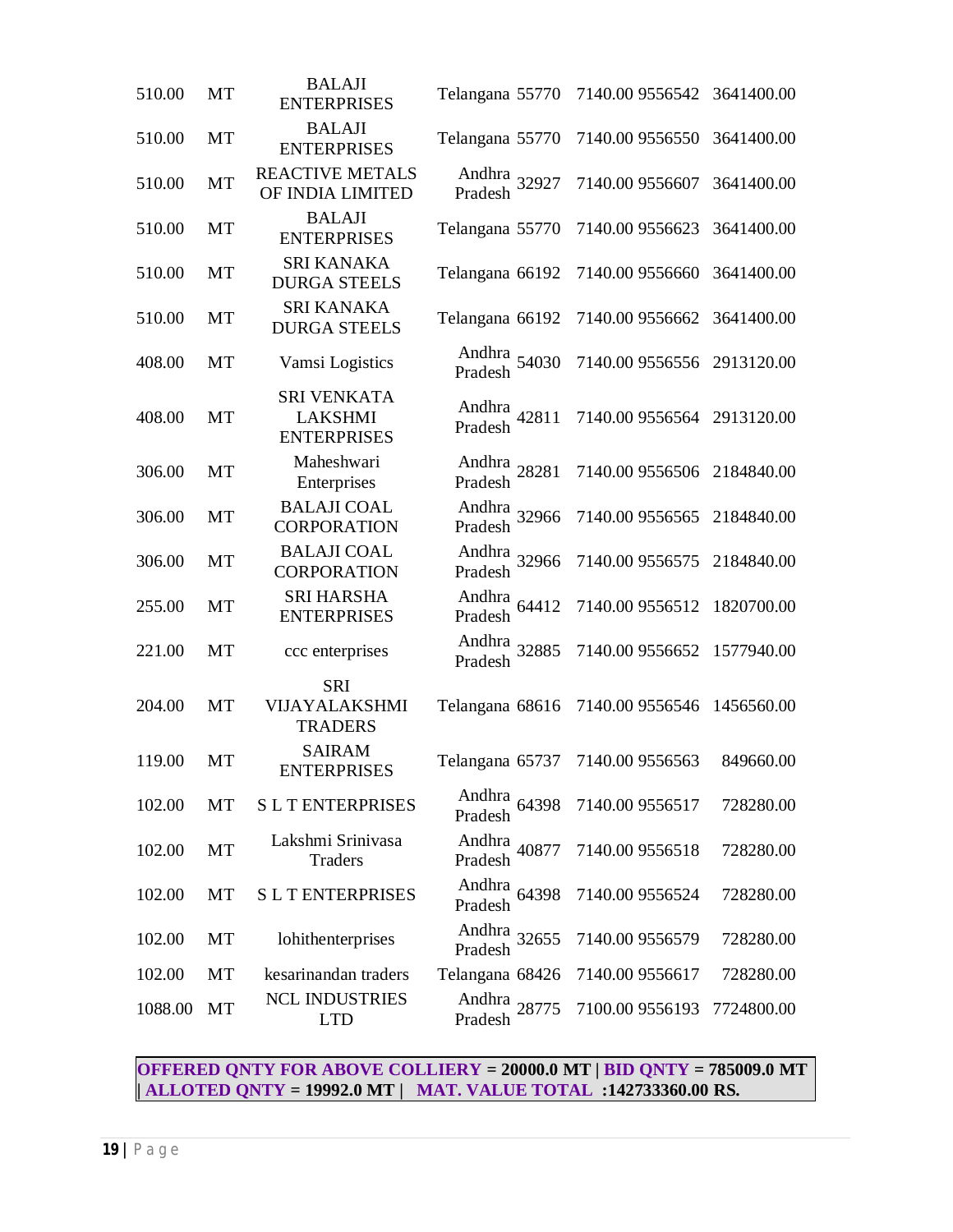## GRAND TOTAL

## **OFFERED QNTY = 178000.00 MT | BID QNTY :5476601.00 RS./MT | ALLOTED QNTY = 177922.00 MT**

## **LOT SUMMERY**

**Lot Name**

Grade: G8-CRR . To be delivered by road.[JVR OC 2 (KOTHAGUDEM)]

**OFFERED QNTY FOR ABOVE COLLIERY = 20000.0 MT | BID QNTY = 1416202.0 MT | ALLOTED QNTY = 19992.0 MT | MAT. VALUE TOTAL :158820120.00 RS.**

**Lot Name**

Grade: G13-CRR . To be delivered by road.[JVR OC 2 (KOTHAGUDEM)]

**OFFERED QNTY FOR ABOVE COLLIERY = 20000.0 MT | BID QNTY = 616811.0 MT | ALLOTED QNTY = 19992.0 MT | MAT. VALUE TOTAL :76995210.00 RS.**

**Lot Name**

Grade: G11-CRR . To be delivered by road.[KOYAGUDEM OC 2 (YELLANDU)]

**OFFERED QNTY FOR ABOVE COLLIERY = 20000.0 MT | BID QNTY = 182580.0 MT | ALLOTED QNTY = 19992.0 MT | MAT. VALUE TOTAL :80394360.00 RS.**

**Lot Name**

Grade: G11-CRR . To be delivered by road.[RG OC3 EXTN PHASE-II (RAMAGUNDAM-II)]

**OFFERED QNTY FOR ABOVE COLLIERY = 20000.0 MT | BID QNTY = 655044.0 MT | ALLOTED QNTY = 19992.0 MT | MAT. VALUE TOTAL :103670420.00 RS.**

**Lot Name**

Grade: G10-RND . To be delivered by road.[KTK-1A (BHOOPALPALLY)]

**OFFERED QNTY FOR ABOVE COLLIERY = 5000.0 MT | BID QNTY = 118830.0 MT | ALLOTED QNTY = 4998.0 MT | MAT. VALUE TOTAL :27403320.00 RS.**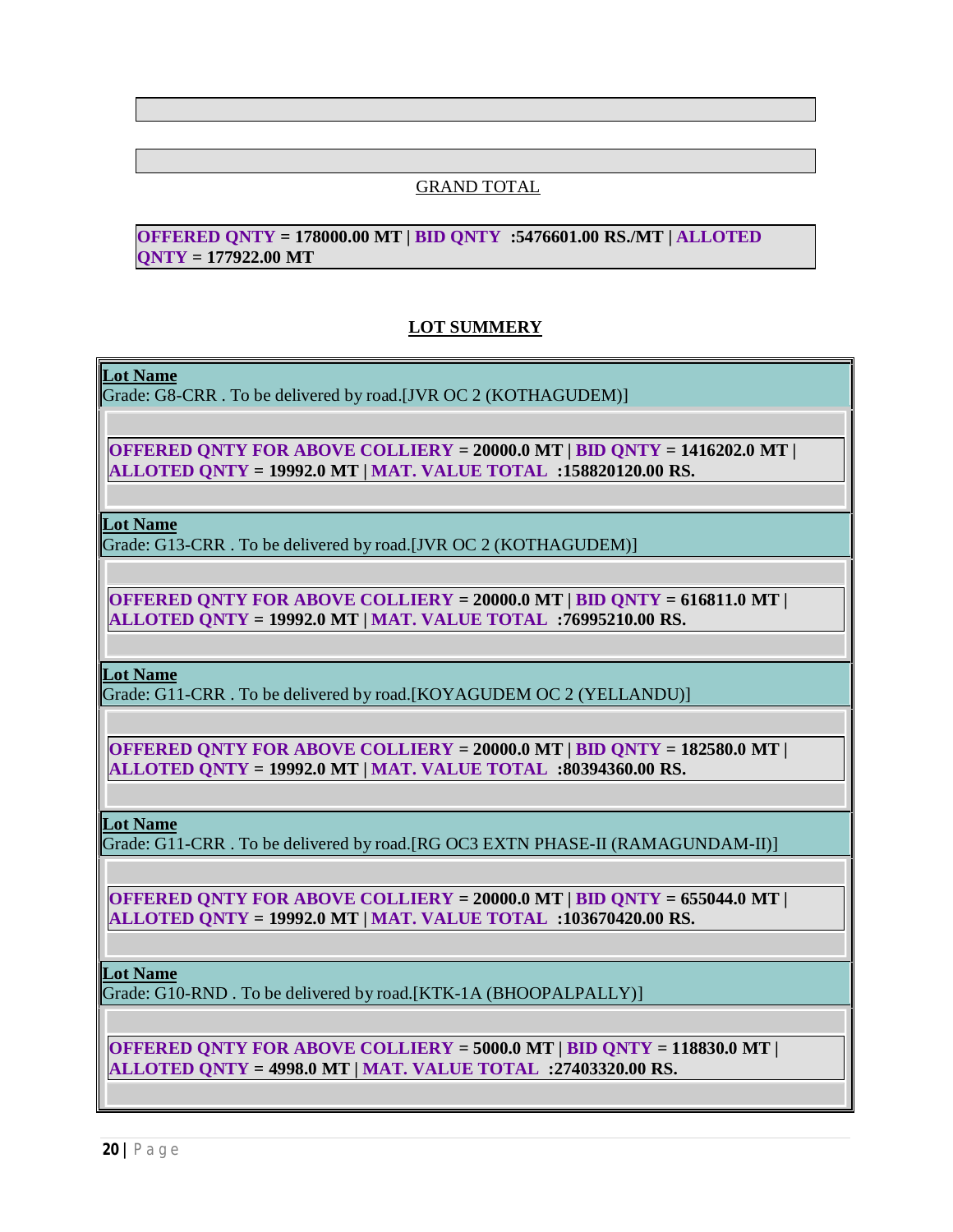**Lot Name**

Grade: G11-RND . To be delivered by road.[KTK-5A (BHOOPALPALLY)]

**OFFERED QNTY FOR ABOVE COLLIERY = 5000.0 MT | BID QNTY = 5763.0 MT | ALLOTED QNTY = 4998.0 MT | MAT. VALUE TOTAL :19012800.00 RS.**

**Lot Name**

Grade: G7-ROM . To be delivered by road.[KK-1 (MANDAMARRI)]

**OFFERED QNTY FOR ABOVE COLLIERY = 5000.0 MT | BID QNTY = 172091.0 MT | ALLOTED QNTY = 4998.0 MT | MAT. VALUE TOTAL :33925370.00 RS.**

**Lot Name**

Grade: G11-ROM . To be delivered by road.[KK-5 (MANDAMARRI)]

**OFFERED QNTY FOR ABOVE COLLIERY = 5000.0 MT | BID QNTY = 203337.0 MT | ALLOTED QNTY = 4998.0 MT | MAT. VALUE TOTAL :27169570.00 RS.**

**Lot Name**

Grade: G10-CRR . To be delivered by road.[RK OCP (MANDAMARRI)]

**OFFERED QNTY FOR ABOVE COLLIERY = 10000.0 MT | BID QNTY = 121040.0 MT | ALLOTED QNTY = 9996.0 MT | MAT. VALUE TOTAL :48660120.00 RS.**

**Lot Name**

Grade: G7-CRR . To be delivered by road.[IK-OCP (SRIRAMPUR)]

**OFFERED QNTY FOR ABOVE COLLIERY = 20000.0 MT | BID QNTY = 287589.0 MT | ALLOTED QNTY = 19992.0 MT | MAT. VALUE TOTAL :122738130.00 RS.**

**Lot Name**

Grade: G7-RND . To be delivered by road.[IK-OCP (SRIRAMPUR)]

**OFFERED QNTY FOR ABOVE COLLIERY = 20000.0 MT | BID QNTY = 635987.0 MT | ALLOTED QNTY = 19992.0 MT | MAT. VALUE TOTAL :143005190.00 RS.**

**Lot Name**

Grade: G7-RND . To be delivered by road.[RK-1A (MANDAMARRI)]

**OFFERED QNTY FOR ABOVE COLLIERY = 8000.0 MT | BID QNTY = 276318.0 MT | ALLOTED QNTY = 7990.0 MT | MAT. VALUE TOTAL :56739200.00 RS.**